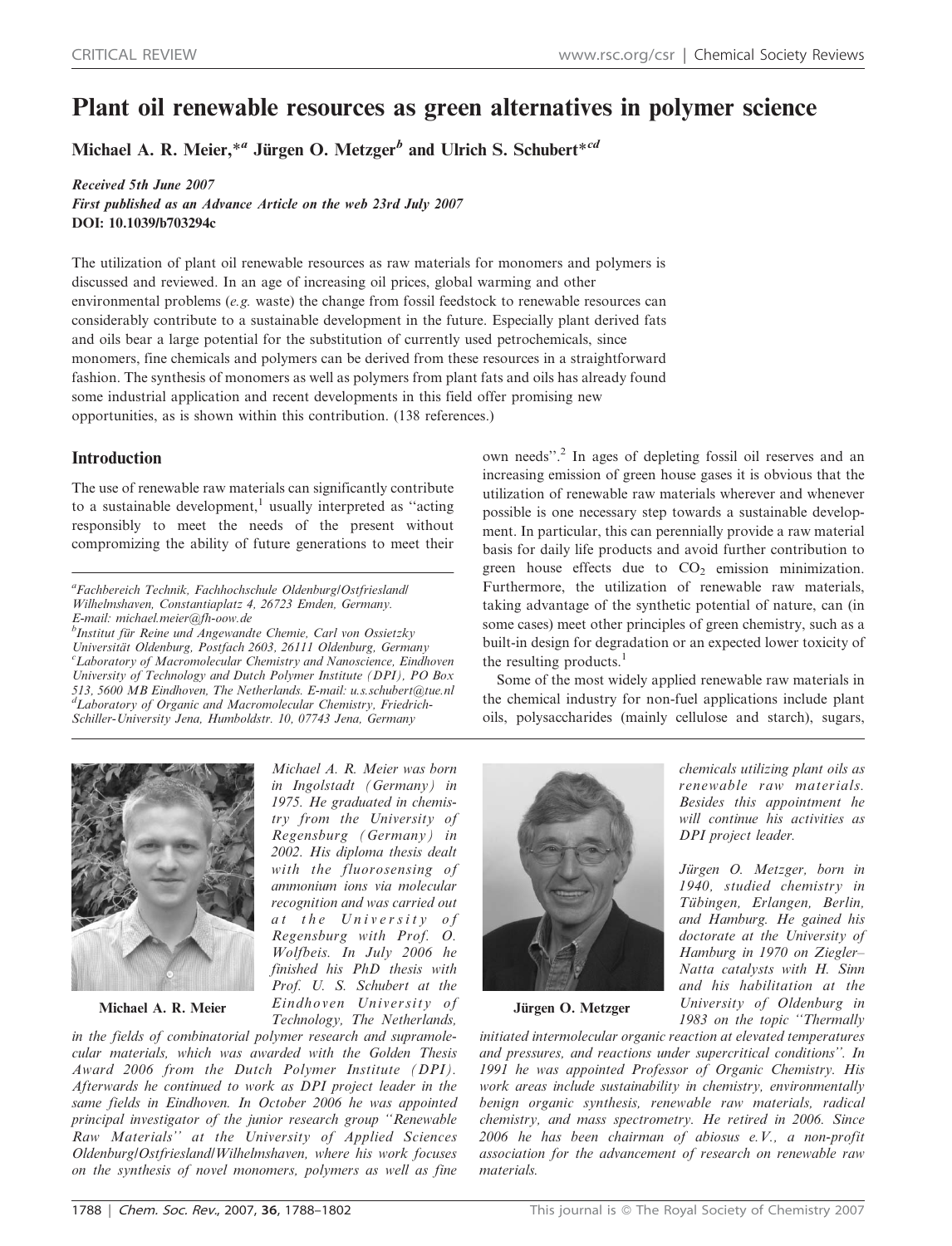|  | $R(x,y) =  $ |    | 10:0 12:0 14:0 16:0 18:0 18:1 |    |   |    | 18:2 | 18:3 | 20:0 |
|--|--------------|----|-------------------------------|----|---|----|------|------|------|
|  | new rapeseed |    | 0.5                           |    |   | 60 | 20   | 9    |      |
|  | sunflower    |    |                               | 6  |   | 28 | 61   |      |      |
|  | palm kernel  | 50 | 15                            |    |   | 15 |      |      |      |
|  | linseed      |    |                               | 5  |   | 22 | 15   | 52   |      |
|  | SOV          |    |                               | 10 | 5 | 21 | 53   | 8    | 0.5  |

Fig. 1 Left: Chemical structure of triglycerides. Right: Typical compositions of industrially important plant oils in % (R (x:y) = composition of the fatty acids;  $x =$  chain length in carbon atoms;  $y =$  number of double bonds). (Important notes: numbers do not add to 100%;  $R \neq R'$ ).

wood, and others. Products obtained from these renewables are as diverse as pharmaceuticals, coatings, packaging materials or fine chemicals, to only name a few. Moreover, recent discussions focus on the gasification of biomass (e.g. wood, wood wastes, corn stover, switch grass, agricultural waste, straw or others) with temperature, pressure and oxygen to obtain syngas<sup>3</sup> (mainly consisting of CO and  $H_2$ ) and subsequent Fischer–Tropsch synthesis to obtain higher hydrocarbons. Alternatively, the obtained syngas can be converted to methanol and the thus obtained alcohol could contribute to the ''methanol economy'' as discussed by Nobel laureate George A. Olah and co-authors.<sup>4</sup> In both approaches biomass can be used as fuel but can also serve as renewable feedstock for the chemical industry.

Today plant oils are the most important renewable raw material for the chemical industry (e.g., in Germany 30% of the 2.7 million tons of renewable raw materials in 2005 were plant

> Ulrich S. Schubert was born in Tübingen in 1969. He studied chemistry at the Universities of Frankfurt and Bayreuth (both Germany) and the Virginia Commonwealth University, Richmond (USA). His PhD work was performed under the supervision of Professor Eisenbach (Bayreuth, Germany) and Professor Newkome (Florida, USA). After a postdoctoral training with Professor Lehn at the



Ulrich S. Schubert

Université Strasbourg (France) he moved to the Technische Universität München (Germany) to obtain his habilitation in 1999 (with Professor Nuyken). From 1999 to spring 2000 he held a temporary position as a professor at the Center for NanoScience at the Universität München (Germany). From June 2000 to March 2007 he was Full-Professor at the Eindhoven University of Technology (Chair for Macromolecular Chemistry and Nanoscience). Since April 2007 has been Full-Professor at the Friedrich-Schiller-University Jena (Chair of Organic and Macromolecular Chemistry) and Part-time Professor in Eindhoven. His awards include the Bayerischen Habilitations-Förderpreis, the Habilitandenpreis of the GDCh (Makromolekulare Chemie), the Heisenberg-Stipendium of the DFG and the Dozenten-Stipendium of the Fonds der Chemischen Industrie.

oils; in total approximately 10% of all resources were renewable) and are heavily used as raw materials for surfactants, cosmetic products, and lubricants.<sup>5</sup> In addition, plant oils have been used for decades in paint formulations, as flooring materials and for coating and resin applications. The probably best known application example is Linoleum, which was already industrially produced in 1864 and developed by F. Walton in London, UK.<sup>6,7</sup> Its main component is linseed oil and it provides a durable and environmentally friendly alternative to, e.g., PVC floorings.

Plant oils are triglycerides (tri-esters of glycerol with longchain fatty acids, see Fig. 1) with varying composition of fatty acids depending on the plant, the crop, the season, and the growing conditions.8 The word 'oil' hereby refers to triglycerides that are liquid at room temperature. The most important parameters affecting the physical and chemical properties of such oils are the stereochemistry of the double bonds of the fatty acid chains, their degree of unsaturation as well as the length of the carbon chain of the fatty acids. The degree of unsaturation, which can be expressed by the iodine value (amount of iodine in g that can react with double bonds present in 100 g of sample under specified conditions) can be used as a simple parameter to divide oils into three classes: drying (iodine value  $>170$ ; *e.g.* linseed oil), semi-drying (100< iodine value  $\leq$ 170; *e.g.* sunflower or soy oils) and non-drying (iodine value  $\leq 100$ ; e.g. palm kernel oil) oils.<sup>7</sup> In terms of fatty acid composition, linseed oil, for instance, mainly consists of linolenic (all-cis-9,12,15-octadecatrienoic acid) and linoleic acid (all-cis-9,12-octadecadienoic acid), whereas in castor oil, the most abundant fatty acid is ricinoleic acid  $((9Z,12R)-12$ hydroxy-9-octadecenoic acid), providing additional natural chemical functionality for modifications, cross-linking or polymerization. Fig. 1 summarizes the chemical composition of some industrially important plant oils. From Fig. 1, it can for instance be seen that new rapeseed oil is rich in oleic acid ( $R = 18:1$ ), whereas palm kernel oil is rich in lauric acid  $(R = 12:0)$ .

For a more complete overview and for reasons of easier reading and understanding, Fig. 2 displays an overview of interesting fatty acids for chemical modification and the synthesis of fine chemicals, monomers and polymers. Approximately 80% of the global oil and fat production is vegetable oil, whereas 20% is of animal origin (share decreasing).<sup>9</sup> About 25% is soybean, followed by palm oil, rapeseed, and sunflower oil. Coconut and palm kernel oil (laurics) contain a high percentage of saturated C12 and C14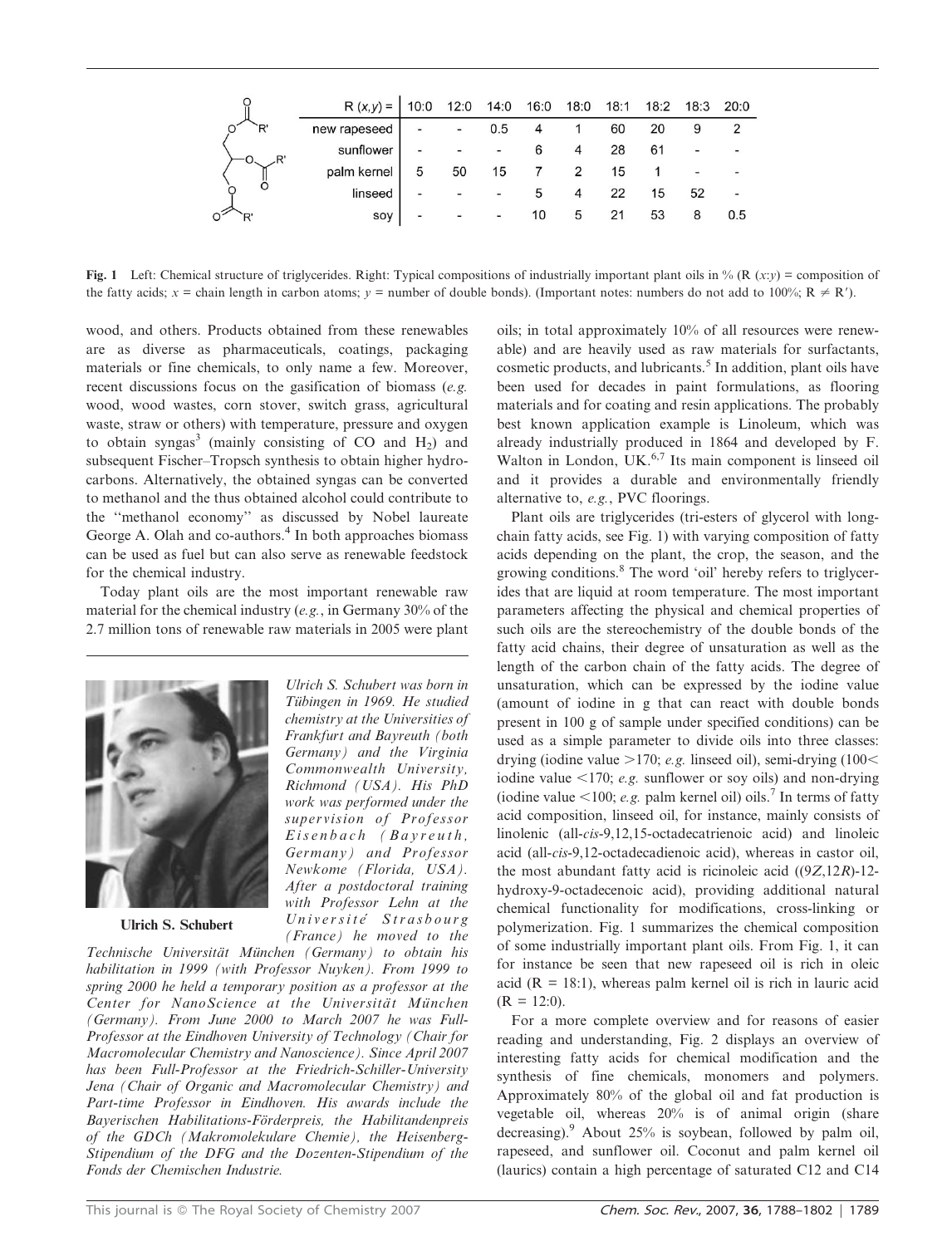

Fig. 2 Fatty acids as starting materials for the synthesis of novel fatty compounds: (1) oleic acid, (2) linoleic acid, (3) linolenic acid, (4) petroselinic acid, (5) erucic acid, (6) calendic acid, (7)  $\alpha$ -eleostearic acid, (8) vernolic acid, (9) ricinoleic acid.<sup>9</sup>

fatty acids (compare Fig. 1) and are most important for the production of surfactants. These commodity oils make highly pure fatty acids available that may be used for chemical conversions and for the synthesis of chemically pure compounds such as oleic acid (1) from ''new sunflower,'' linoleic acid (2) from soybean, linolenic acid (3) from linseed, erucic acid (5) from rapeseed, and ricinoleic acid (9) from castor oil (see Fig. 2). $9$ 

Recently, the application of triglycerides in polymer science was reviewed with a focal point on cross-linked systems for coating and resin applications with the conclusion that triglycerides are expected to play a key role during the 21st century to synthesize polymers from renewable sources.<sup>10</sup> In addition to these cross-linked systems, linear, processible polymers can also be obtained from plant oils. Within this contribution, we want to provide an overview of the field by highlighting and discussing the current state-of-the-art as well as selected perspectives of the utilization of plant oil renewable resources in polymer science. We will thereby only consider triglycerides and their derivatives and will not discuss other chemicals that can be derived from plants, such as limonene, even if these chemicals have also been shown to have an application potential in polymer science. As one prominent example in this area of research, the work of Coates et al. can be pointed out, since they were able to copolymerize  $CO<sub>2</sub>$  with limonene oxide (which is derived from limonene, the major component of oils from citrus fruit peels; e.g. 95% of the oil from orange peels) with the help of a zinc catalyst to obtain poly(limonene carbonate), that showed many of the characteristics of poly(styrene).<sup>11</sup> We cover both cross-linked and linear systems that are derived from triglyceride oils, including monomer as well as polymer synthesis procedures in order to provide a complete picture and also to allow an easy entry into the topic. A substantial part of this review will then address living and controlled polymerizations, such as anionic polymerization or controlled radical polymerization techniques, since in our opinion these procedures offer the most challenges as well as opportunities in the future. Finally, we will finish our discussions by briefly pointing out the uses of glycerol, a byproduct of fatty acid methyl ester production (biodiesel), and by evaluating the sustainability and environmental impact of the discussed approaches.

## Cross-linked systems

#### Direct cross-linking

Drying oils (see introduction for a definition) are characterized by their ability to form resins due to autoxidation, peroxide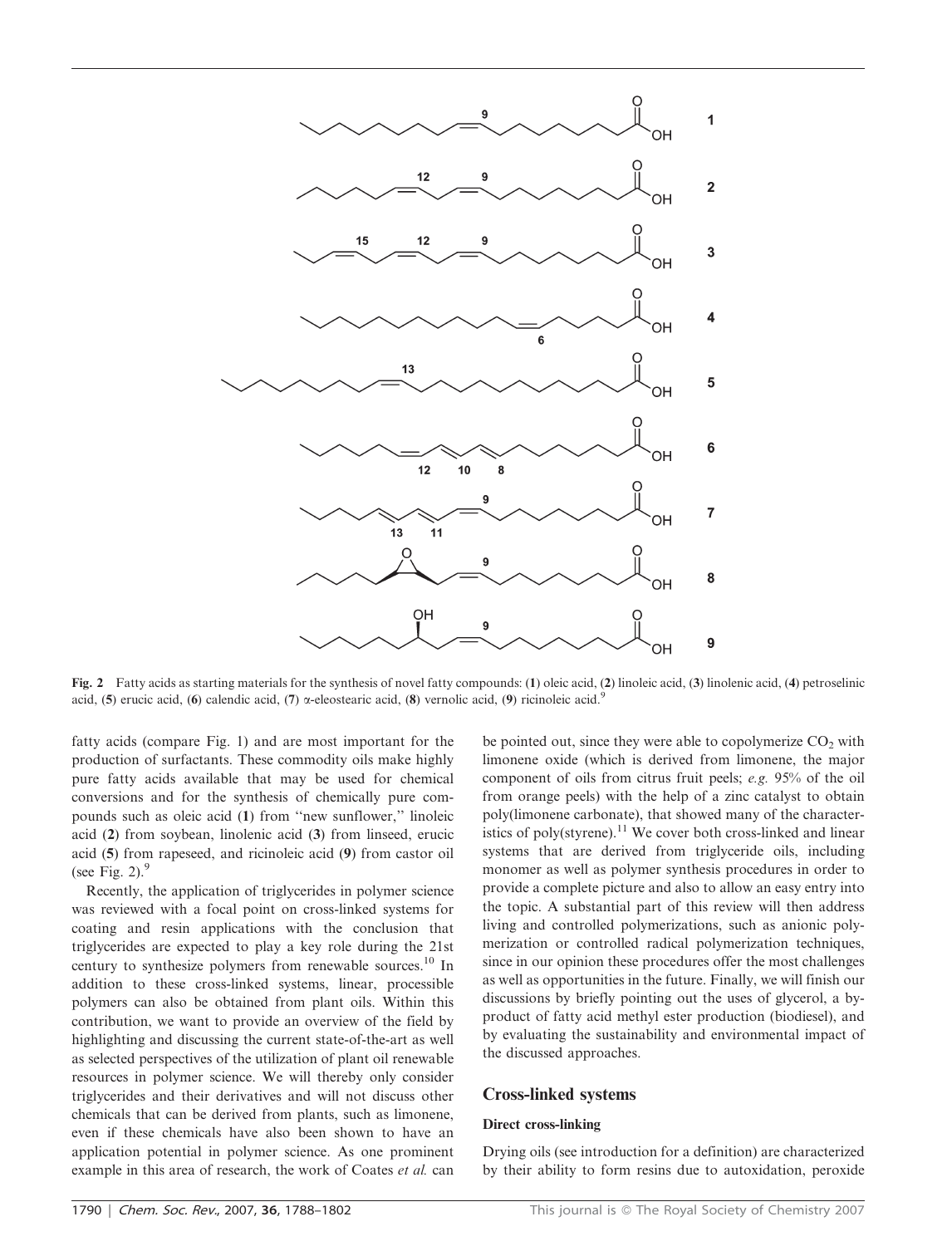formation and subsequent radical polymerization and are therefore applied as binders and film formers in paint and coating formulations. In recent years, this process was studied in detail by Fourier transform infrared spectroscopy (FT-IR) and other spectroscopic techniques<sup>12–15</sup> and new tests to investigate liquid oxy-polymerizations of oils were developed.<sup>16</sup> In particular, it could be shown that cobalt driers accelerate the drying procedure but do not change the polymerization mechanism.<sup>12</sup> This accelerated drying with primary cobalt driers can, however, lead to the formation of a solid surface layer in thick films, while the oil is still viscous under this film. Therefore, a poor through-dry can be one of the major drawbacks of drier use.<sup>12</sup> Moreover, the curing behaviors of linseed and poppyseed oils at 60  $\degree$ C have been studied by FT–IR as well as Fourier-transform Raman spectroscopy resulting in the identification of additional reaction intermediates and a better understanding of the overall (rather complicated) mechanism.<sup>13</sup> These studies revealed and confirmed that, after the well understood initial reaction step of an abstraction of a bisallylic hydrogen atom and trapping of the radical by oxygen followed by hydrogen abstraction leads to the formation of hydroperoxides, $17$  the curing proceeds by isomerization of the double bonds, C–Cbond scission giving alcohol, aldehyde, saturated and unsaturated ketone as well as carboxylic acid, perester and  $\gamma$ -lactone functionalities.<sup>13,17</sup> Subsequently, the curing continues as evidenced by a rapid decrease in the double bond concentration as well as epoxide formation. Recombination reactions between the formed radicals (e.g. alkyl, alkoxyl, and peroxyl radicals) are responsible for the cross-linking and the accompanying increase in viscosity and molecular weight. A simplified scheme of the overall cross-linking reaction of drying oils is provided in Fig. 3. These reactions are the explanation why unmodified oils and fats with a high iodine value are valuable materials in painting formulations or resin applications.

Additionally, it was reported that oils with high iodine value can be polymerized directly via cationic polymerization, initiated for example by boron trifluoride diethyl etherate.<sup>18,19</sup>

In this respect, the cationic copolymerization of regular soybean oil, low-saturation soybean oil (LoSatSoy), or conjugated LoSatSoy oil with styrene and divinylbenzene provided polymers ranging from soft rubbers to hard, tough, or brittle plastics.<sup>18,19</sup> Moreover, cationic polymerization in  $\sec{CO_2}$  was performed to obtain polymers with molecular weights ranging from 1 to 23 kDa and application possibilities as lubricants or hydraulic fluids.<sup>20</sup>

## Resins from plant oil derivatives

In addition to the direct polymerization of plant oils several methods for the (co)-polymerization of triglycerides and fatty acid derivatives have been developed. Some of the more prominent examples include polyester alkyd resins (see below), polyurethanes, polyamides, epoxy resins, and vinyl copolymers as recently discussed in the literature.<sup>10</sup> The following discussions do not aim to review all literature on these topics, but address briefly some basics and recent developments of the mentioned polymer systems to provide an overview and offer an easy level entry with interesting details, where appropriate, for the reader.

### Alkyd resins

Alkyd resins, a class of polyester coatings derived from the reaction of a polyol, a polyvalent acid or acid anhydride, and fatty acid derivatives, are probably one of the oldest applications of plant oil renewable resources in polymer science. The first polyester resin, the condensation product of glycerol with tartrate, was already synthesized in 1847 by Berzelius, whereas Kienle, using syllables from the reactants alcohol and acid, introduced the word  $alkyd$ <sup>21</sup> Moreover, he made an alkyd of ethylene glycol, phthalic anhydride and drying oils to obtain linear polymers that could undergo autoxidation polymerization (see above) to obtain air drying products.<sup>21</sup> Today, alkyd resins are typically manufactured from acid anhydrides such as phthalic anhydride or maleic anhydride and polyols such as glycerol or pentaerythritol and are modified with unsaturated fatty acids to give them air



at all stages the following (and other) cross-linking reactions can occur:



Fig. 3 First reaction steps of the autoxidation of drying oils and the subsequent cross-linking of the material.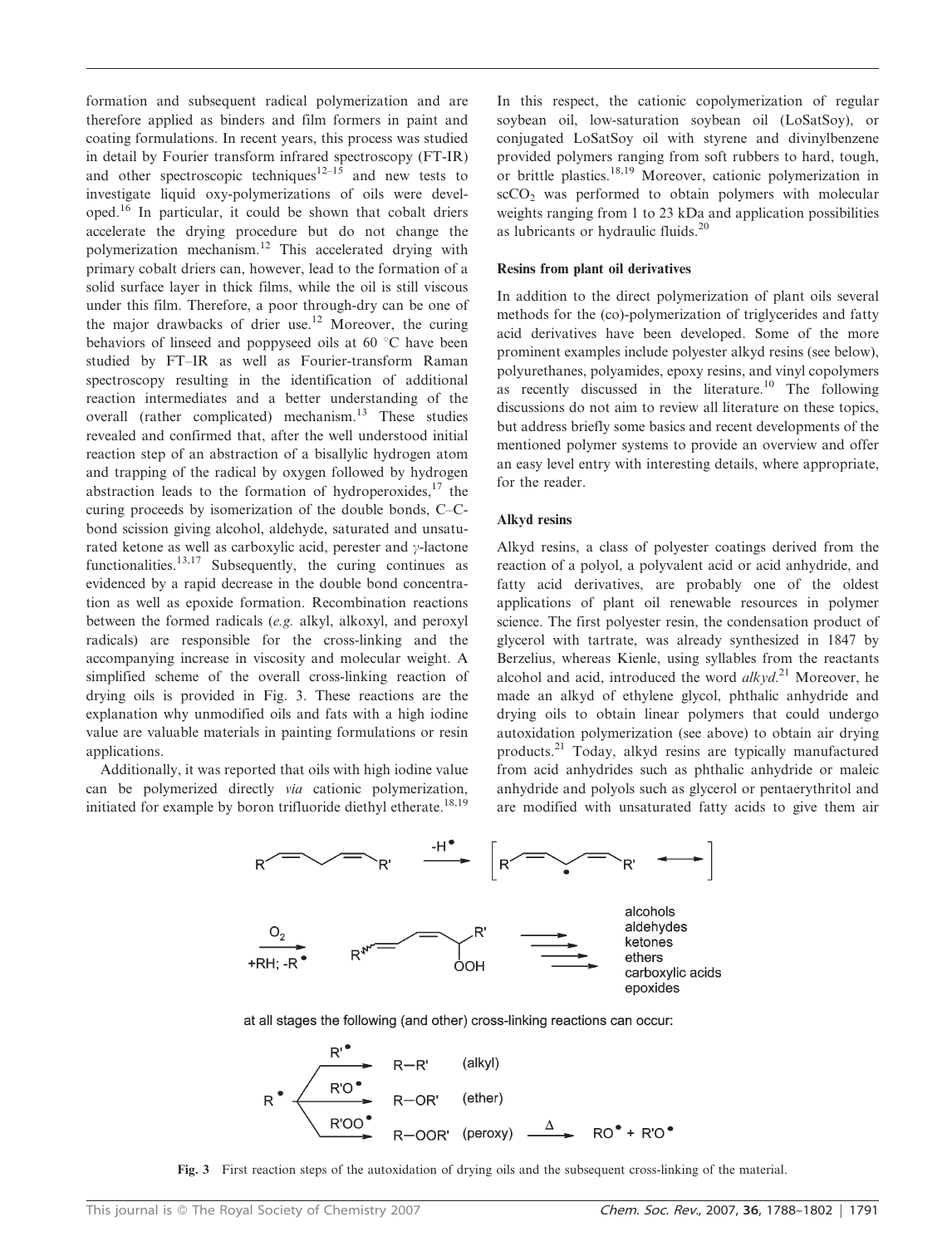

Fig. 4 Epoxidation of methyl linolenate by the performic acid process.

drying properties. This review will not address these materials in further detail, but refers the reader to a recent review article focusing on alkyd resins from renewable raw materials.<sup>22</sup>

## Epoxy resins

Probably the most frequently studied polymerization involving plant oils and their derivatives in recent years has been the epoxy resin formation with epoxidized plant oils and fatty acids. The epoxidation of unsaturated fatty acids or triglycerides can be achieved in a straightforward fashion by reaction with, e.g., molecular oxygen, hydrogen peroxide as well as by chemo-enzymatic reactions.<sup>23</sup> Fig. 4 displays the so called in situ performic acid process, which is the most widely applied process in industry, for methyl linolenate as an example.75

Recently, the epoxidation of soybean oil and the extent of side reactions were studied in the presence of an ion exchange resin as the catalyst and revealed that the reactions were firstorder with respect to the double bond concentration and that side reactions did not occur on a large scale.<sup>24</sup> Moreover, a model that predicts the epoxidation kinetics of oils based on their fatty acid composition was derived that closely matched experimental results.<sup>25</sup> Interestingly, it was for instance observed that the rate constants of epoxidation for fatty acid methyl esters increased as the level of unsaturation increased.<sup>25</sup> This process can also be applied to native oils yielding important raw materials for epoxy resins as well as for polyols. These polyols are important raw materials for polyesters as well as polyurethanes. It should be noted here that epoxides can also be polymerized in a living fashion by anionic polymerization allowing the precise adjustment of polymer molecular weights, end-groups as well as polydispersity indices. However, there are no literature examples describing this method applied to fatty acid derivatives resulting in the desired defined polymers. More recently, the catalytic epoxidation of methyl linoleate applying different transition metal complexes as catalysts was studied revealing complete epoxidation using aqueous  $H_2O_2$  (30%) within 4 hours for methyltrioxorhenium (4 mol%) and pyridine.<sup>26</sup> Longer reaction times (6 h) were needed with only 1 mol% catalyst loading. The same catalyst could be successfully applied for the direct epoxidation of soybean oil in a biphasic system showing complete double bond conversion within 2 hours.<sup>27</sup> Moreover, enzymes are presently heavily studied for the epoxidation of plant oils and derivatives, whereby the reaction proceeds via the enzymatic in situ formation of peracids required for the chemical epoxidation of the double bonds<sup>28–32</sup> and has the general advantage of suppressing undesired ring opening reactions of the obtained epoxides.<sup>23</sup>

The resulting epoxidized plant oil and fatty acid derivatives are valuable materials in polymer science with application possibilities as rubbers, resins or coatings.33–44 As an example, epoxidized oils with high linolenic acid contents (linseed, Canadian linseed, and the oil of Lallemantia iberica) as environmentally friendly cross-linkers for powder coatings were studied revealing a higher degree of yellowing and little influence on the  $T_{\rm g}$  of the powder when compared to the conventionally applied triglycidyl isocyanurate crosslinker.<sup>44</sup> Furthermore, the researches suggested that oil crops with even higher iodine values might lead to a significant increase in  $T_g$  of the powders. Cádiz et al. could show that monomers derived from 10-undecenoic acid are valuable materials for epoxy resins.<sup>39,45</sup> First, new epoxidized monomers were prepared (compare Fig.  $5$ ),  $39,45,46$  which were subsequently cross-linked with 4,4'-diaminodiphenylmethane (DDM) and bis(m-aminophenyl)methylphosphine oxide (BAMPO).

Thermosetting materials with moderate  $T_g$  values and good thermal stabilities were obtained from these monomers with DDM and BAMPO as hardeners. The presence of phosphorus increased the limiting oxygen indices (LOI: minimum oxygen concentration of an  $O_2/N_2$  mixture required to sustain combustion), demonstrating the efficiency of DOPO-III to act as a reactive flame retardant. Moreover, epoxidized castor oil<sup>36,40,41</sup> (ECO), epoxidized soybean oil<sup>37,41</sup> (ESO) as well as other epoxidized plant oils<sup>38</sup> are currently evaluated for their potential use in epoxy resin applications. The systems developed by Park and Lee *et al.* use thermally latent catalysts (e.g. N-benzylpyrazinium hexafluoroantimonate or N-benzylquinoxalinium hexafluoroantimonate) to initiate the polymerization.36,40,41 They discovered that different catalysts had an influence on the cross-linking density, which affected the  $T_{\rm g}$ , coefficient of thermal expansion as well as the mechanical properties of the obtained resins.<sup>36</sup> A comparison of ECO and ESO polymerized with these catalysts revealed that ECO provides a higher  $T<sub>g</sub>$  value and a lower coefficient of thermal expansion, which was attributed to a higher number of intermolecular interactions, such as hydrogen bonding, in the ECO system.<sup>41</sup> Moreover, ESO cured with cyclic acid anhydrides in the presence of tertiary amines also revealed thermoset properties. $37$  Interestingly, it was observed that the higher degrees of epoxidation led to higher  $T_g$  as well as hardness of the resins. Therefore, it should be possible to obtain epoxy resins with improved properties from oils with even higher iodine values and it would be interesting to study linolenic acid triglyceride as a model material in this respect. Another method to improve the mechanical and other properties of epoxy resins (and other polymers) is the blending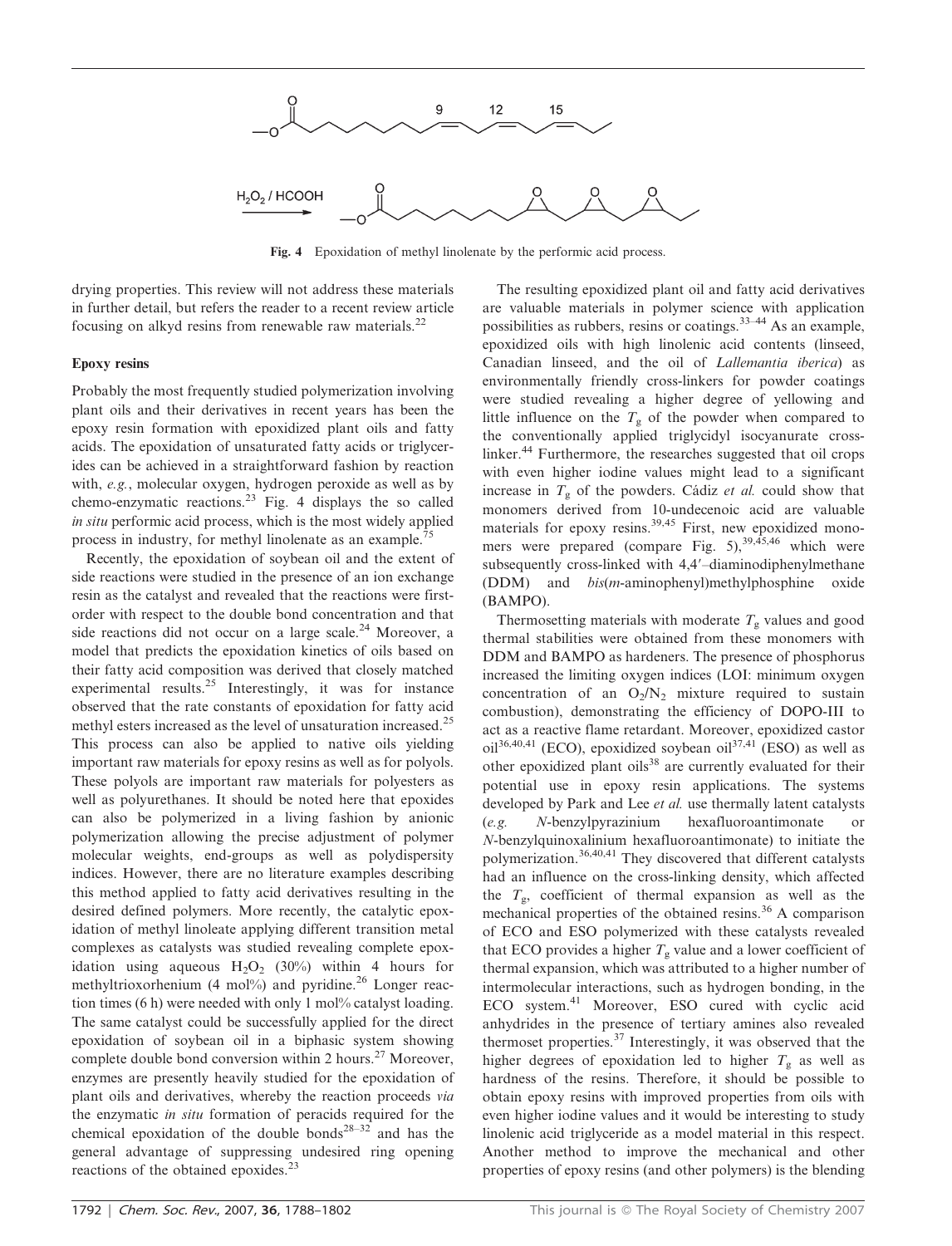

Fig. 5 Structures of epoxidized monomers used for resins.<sup>39,45,46</sup>

with inorganics in order to obtain composite materials. In this respect, epoxidized linseed oil was copolymerized with  $3$ -glycidylpropylheptaisobutyl- $T_8$ -polyhedral oligomeric silsesquioxanes (G-POSS) in order to obtain bionanocomposites from renewable resources.47 Due to the reinforcement with the inorganic POSS derivatives enhanced  $T_g$  values and storage moduli of the networks in the glassy state and rubber plateau were observed compared to POSS-free polymers. Moreover, plant oil–clay hybrid materials have been developed by an acid-catalysed curing of epoxidized plant oils (mainly ESO) in the presence of organophilic clay to obtain composites with intercalated and randomly distributed silicate layers within the polymer matrix.<sup>48</sup> Reinforced and still flexible nanocomposites were thus obtained.

## Polyurethane resins

Plant oils and their derivatives are also commonly converted into polyols and copolymerized with isocyanates, such as toluenediisocyanate (TDI), methylene-4,4'-diphenyldiisocyanate (MDI) or others, to obtain polyurethanes. In particular, interpenetrating polymer networks from polyurethanes obtained from castor oil and styrenic and/or meth(acrylic) polymers have gained much attention over the last decades due to their interesting properties, as summarized in the literature.<sup>10</sup> Recently, a variety of epoxidized plant oils (canola, midoleic sunflower, soybean, linseed, sunflower and corn) were used to prepare polyols (see Fig. 6).<sup>49</sup>

These polyols were polymerized with MDI revealing that canola, corn, soybean, and sunflower based polyols gave



Fig. 6 Polyols prepared for polyurethane synthesis.<sup>49</sup>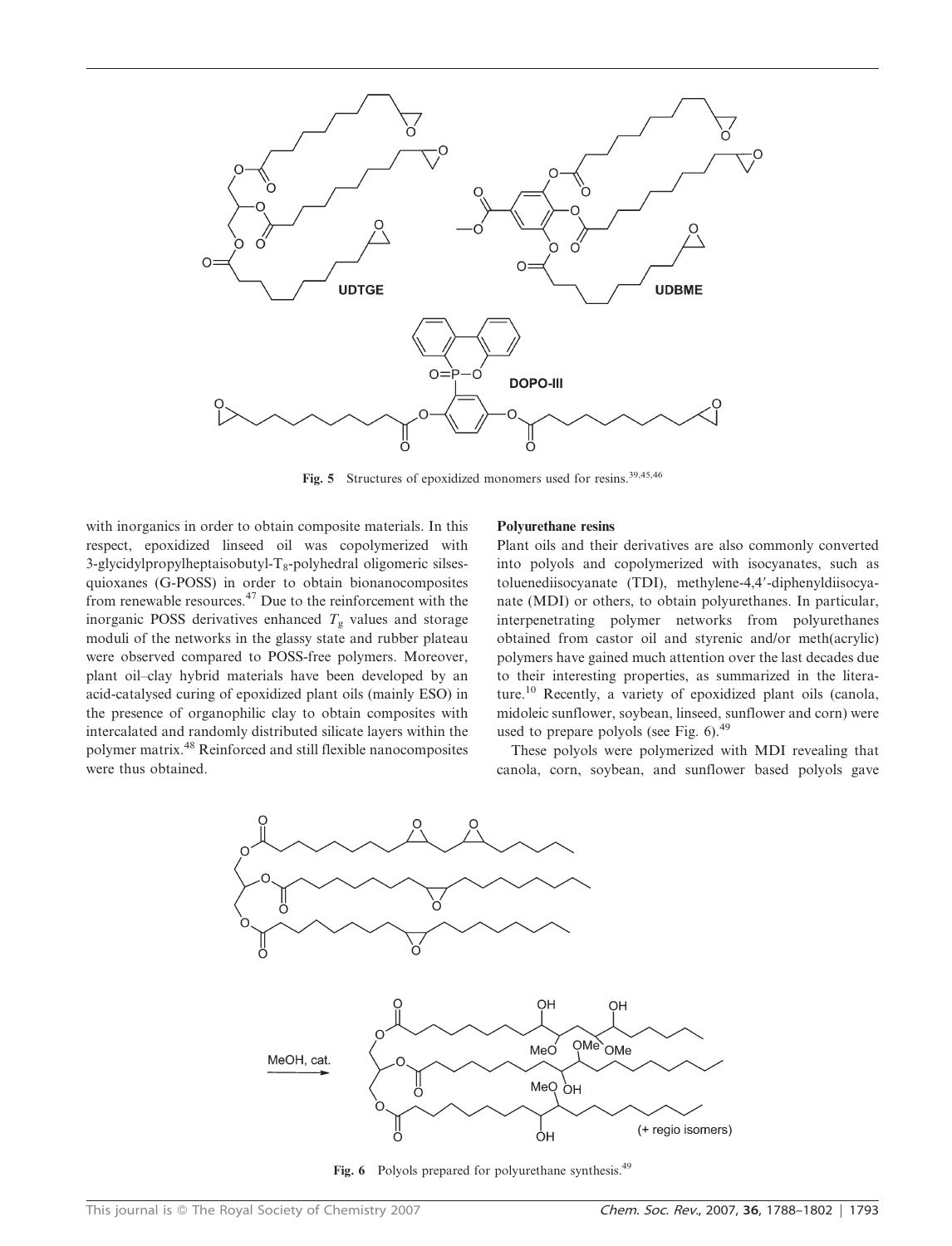Table 1 Summarized data of polyurethanes (PU) obtained from plant oil derived polyols revealing structure–property relationships<sup>49</sup>

| Oil                   | Iodine value<br>$\left[\text{mg}\,I_2\text{ per}\right]$<br>$100$ g] | $OH#$ of<br>polyol [mg<br>KOH per gl | PU $T_{\rm g}$ by<br>$DCS$ [ $^{\circ}$ C] | PU tensile<br>strength<br>[MPa] |  |
|-----------------------|----------------------------------------------------------------------|--------------------------------------|--------------------------------------------|---------------------------------|--|
| Canola                | 114.1                                                                | 173.6                                | 32                                         | 22.9                            |  |
| Midoleic<br>Sunflower | 107.6                                                                | 163.5                                | 24                                         | 14.8                            |  |
| Soybean               | 126.6                                                                | 179.3                                | 31                                         | 20.2                            |  |
| Linseed               | 182                                                                  | 247.8                                | 77                                         | 56.3                            |  |
| Sunflower             | 133.3                                                                | 177.8                                | 32                                         | 21.7                            |  |
| Corn                  | 125.2                                                                | 179.0                                | 30                                         | 17.7                            |  |

polyurethane resins of similar cross-linking density (and thus similar  $T_g$ ) values as well as mechanical properties despite the somewhat different distributions of fatty acids. Higher crosslinking densities and higher mechanical properties were obtained from linseed oil derived polyols, whereas midoleic oil gave softer polyurethanes characterized by lower  $T_g$  and lower level of strength but higher elongation at break. Structure–property relationships could be established and the observed properties of the polyurethanes could be correlated to the different hydroxyl values of the used polyols (resulting in different cross-linking densities of the polyurethane networks) and were less dependent on the position of functional groups in the fatty acids of the polyols.<sup>49</sup> Table 1 illustrates these effects and provides more detailed information for the interested reader. Along these lines, Europe's largest flexible foam manufacturer, Recticel, has launched a line of foams that contain Cargill's soybean-oil-based polyols rather than traditional polyols, which are made by reacting propylene oxide with an alcohol. Cargill estimates that replacing 1 million lb of traditional polyols with its soybean-oil-based polyols will save 2,200 barrels of crude oil. $50$ 

Furthermore, epoxy soy polyols were prepared by a one-step synthesis using a formic acid/ $H_2O_2$  system resulting in polyols



Fig. 7 Polyols prepared by ring opening polymerization of epoxidized methyl oleate and subsequent partial reduction of the esters.<sup>52</sup>

with one OH and one formate group per double bond, and still containing residual epoxy groups.<sup>51</sup> These polyols were reacted with different isocyanates (TDI, MDI as well as HDI: 1,6 hexamethylene diisocyanate) revealing the expected correlation between  $T_{\rm g}$ , cross-linking and OH functionality of the polyols (see above), degrees of swelling in toluene from 1.95 to 3.62 as well as storage moduli in a range from  $0.5$  to 4 MPa.<sup>51</sup> An interesting approach to obtain novel polyols from plant oil renewable materials was recently described by Lligadas et al. who combined acid-catalysed ring-opening polymerization of epoxidized methyl oleate with a subsequent partial reduction of ester groups to yield oligomeric polyether polyols (Fig.  $7$ ).<sup>52</sup> Polymerization of these polyols with MDI yielded materials with varying behavior from hard rubbers to rigid plastics. Moreover, these polyols were used as co-monomers with silicon containing fatty acid derived polyols in the synthesis of silicon containing polyurethanes biobased materials that might be very interesting for applications that require fire resistance.<sup>53</sup>

In a different approach towards polyurethanes fatty acid derivatives were carbonated in supercritical carbon dioxide.<sup>54,55</sup> The resulting cyclic carbonates can be converted to polyurethanes with primary amines avoiding the use of isocyanates (usually phosgene is used for isocyanate synthesis). Recently, such an approach was applied to carbonated soybean oil that was reacted with ethylene diamine, hexamethylenediamine and tris(2-aminoethyl)amine to obtain polyurethane networks with  $T_g$  values of approximately 34 °C, 18 °C and 43 °C, respectively.<sup>56</sup>

## Other resins (acrylates, acrylamides, maleates, cinamates)

Additionally, acrylated epoxidized soybean oil (AESO, compare Fig. 8) as well as maleinized soy oil monoglyceride and maleinized hydroxylated oil were used to prepare composite materials with glass fibres as well as natural flax and hemp fibres.57 The obtained materials combined the low cost of natural fibres with the high performance of synthetic glass fibres. Their properties were between those displayed by the all-glass and all-natural composites.

Similar strategies have been applied for the synthesis and (co)-polymerization of monomethyl maleate esters of epoxidized soybean oil  $(MESO)^{58}$  as well as cinnamate esters of epoxidized soybean oil (ESOCA).<sup>59</sup> Moreover, soybean oil triglycerides were directly reacted with maleic anhydride in an ene reaction to introduce more than two maleate residues per



Fig. 8 Acrylated epoxidized soybean oil monomers used for the preparation of fibre reinforced hybrid materials.<sup>57</sup>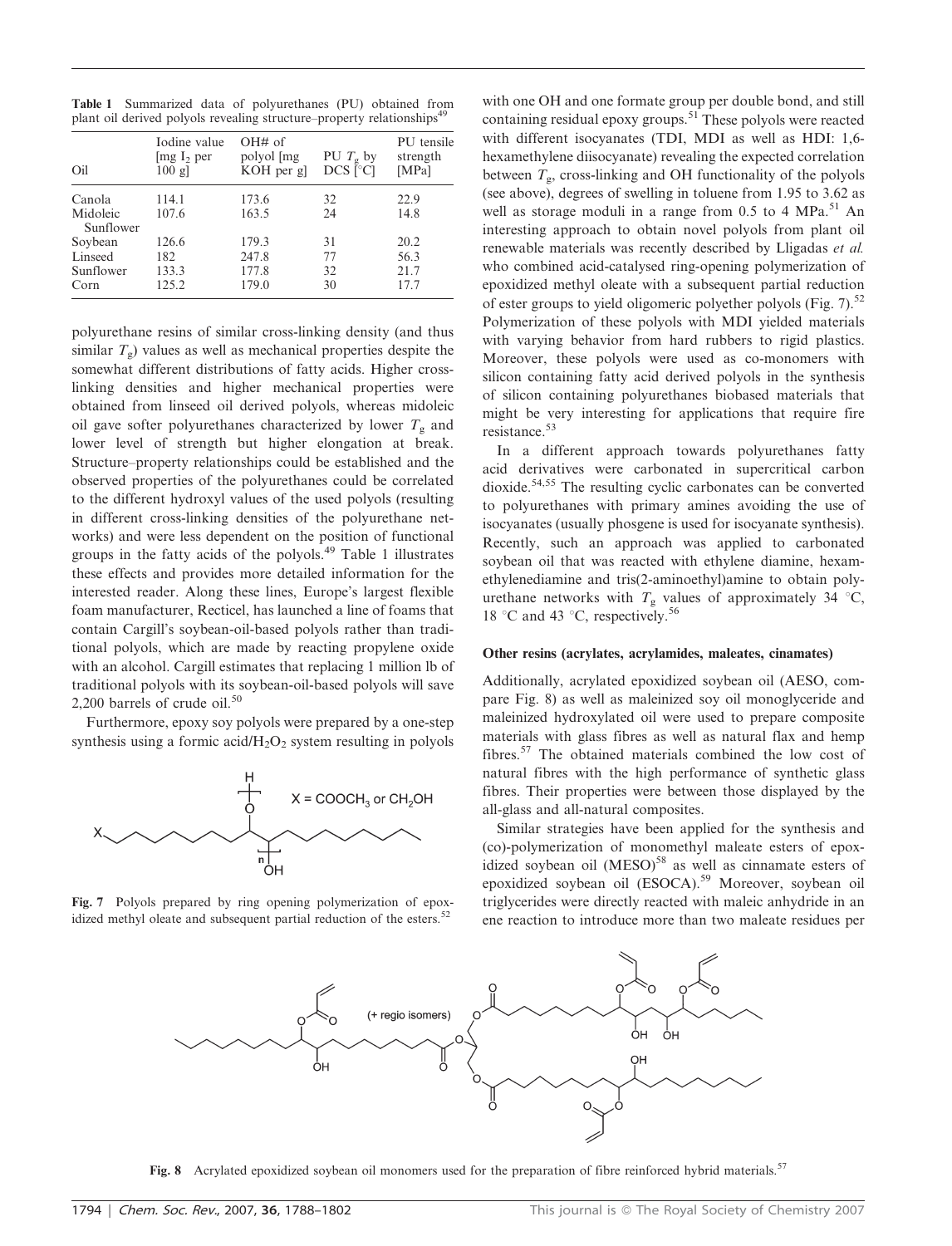triglycerides.<sup>60</sup> The thus maleinized soybean oil (SOMA) was then polymerized with diols to obtain soft, flexible solids or viscous oily polymers. Moreover, the Ritter reaction with acrylonitrile was applied to plant oil triglycerides in order to obtain acrylamide functional triglycerides.<sup>61</sup> A radical initiated copolymerization of the thus obtained acrylamide derivatives of soybean and sunflower oil with styrene produced semirigid polymers with  $T_g$  values of 40 °C and 30 °C, respectively. An additional method to obtain polymerizable plant oil is the bromoacrylation of its double bonds in the presence of acrylic acid and  $N$ -bromosuccinimide<sup>62</sup> resulting in rigid thermoset polymers from the radical copolymerization of bromoacrylated soybean oil with styrene.<sup>62</sup>

# Linear systems

## Uncontrolled synthesis

Within this contribution we use the term ''uncontrolled'' for polymer synthetic methods that do not apply controlled/living polymerization techniques, and thus lead to polymers with broad molecular weight distributions and/or undefined polymer end-groups. Typical examples are step-growth polymerizations or free radical polymerizations, as will be discussed in the following sections.

Polycondensation and polyaddition polymerizations are stepwise reactions of multifunctional monomers with two different reactive groups. The most prominent examples of these polymerizations are the reaction of diacid derivatives (e.g. diesters or diacid chlorides) with diols or diamines to yield linear polyesters or polyamides, respectively. Another prominent example is the reaction of diisocyanates with diols to yield linear polyurethanes. If the functionality of one of the monomers is  $>2$  (e.g. triols, tetraols) the resulting polymers will possess a branched and ultimately cross-linked architecture, depending on the stoichiometry of the monomers (see previous sections for a discussion of these materials).

## Diacid synthesis from plant oil raw materials

Several methods for the synthesis of diacids from fatty acid derivatives are described in the literature.<sup>23,63</sup> In oleochemistry, the industrially most important application of ozonolysis is the oxidation of the double bond of oleic acid to yield azaleic and pelargonic acid (see Fig. 9). Currently, Cognis Oleochemicals is taking advantage of this process on an industrial scale (production approximately 30,000 tonnes per annum) and markets the described bio-based products under the name Ozone acids.<sup>64</sup>

Similarly, the oxidative cleavage can be achieved using tungsten, tantalum, molybdenum, zirconium, and niobiumbased catalysts with  $H_2O_2$  in high yields.<sup>65,66</sup> Moreover, the reaction can be performed in a two-step fashion by first bishydroxylating the double bond with a tungsten catalyst and the subsequent cleavage of the obtained diol with molecular oxygen in the presence of both tungsten and cobalt catalysts<sup>67</sup> or catalytic amounts of N-hydroxyphthalimide and  $Co(acac)<sub>3</sub>$ .<sup>68</sup> Generally, due to their long alkyl chains these monomers impart certain properties to the resulting polymers, such as elasticity, flexibility, high impact strength, hydrolytic



Fig. 9 Ozonolysis of oleic acid to yield azelaic and pelargonic acids.

stability, hydrophobicity, or lower glass transition temperatures.<sup>63</sup> In order to obtain other dimer fatty acids, ricinoleic acid was transformed into a diacid monomer by esterification with maleic or succinic anhydride to yield a nonlinear fatty acid derivative with two or one double bonds, ricinoleic acid maleate (RAM), and ricinoleic acid succinate (RAS), respectively.<sup>69</sup>

Subsequently, hydrogenation of RAS yielded 12-hydroxystearic acid succinate (HSAS, see Fig. 10). Melt condensation polymerization of these monomers yielded polymers with number averaged molecular weights exceeding 40 kDa. These polymers were shown to be biologically inert as well as biodegradable due to rapid hydrolytic degradation and were shown to be applicable for *in vitro* drug release applications.<sup>69</sup>

The resulting polymers should show optical activity due to the natural 12R configuration of the used 12-hydroxystearic acid. However, this interesting feature has not yet been studied.

# **Polyesters**

Unsaturated polyesters were, for instance, obtained by a lipase-catalysed synthesis approach.<sup>70</sup> Therefore, divinyl sebacate and glycerol were polymerized regioselectively in a 1,3 addition reaction in the presence of unsaturated fatty acids (e.g. linoleic acid) to obtain polyester materials (compare Fig. 11;  $R'$  = fatty acid side chain) that could be cured using a cobalt naphthenate catalyst or by thermal treatment to yield a cross-linked, transparent, polymeric film with a high-gloss surface.<sup>70</sup>

Other polyesters based on fatty acids are so-called estolides.<sup>71–74</sup> Estolides result from ester bond formation between a hydroxyl or olefinic group of one fatty acid and the terminal carboxyl group of a second fatty acid and these products are



Fig. 10 12-Hydroxystearic acid succinate (HSAS) fatty acid derivative utilized to obtain biodegradable polymers with drug delivery application possibilities.<sup>69</sup>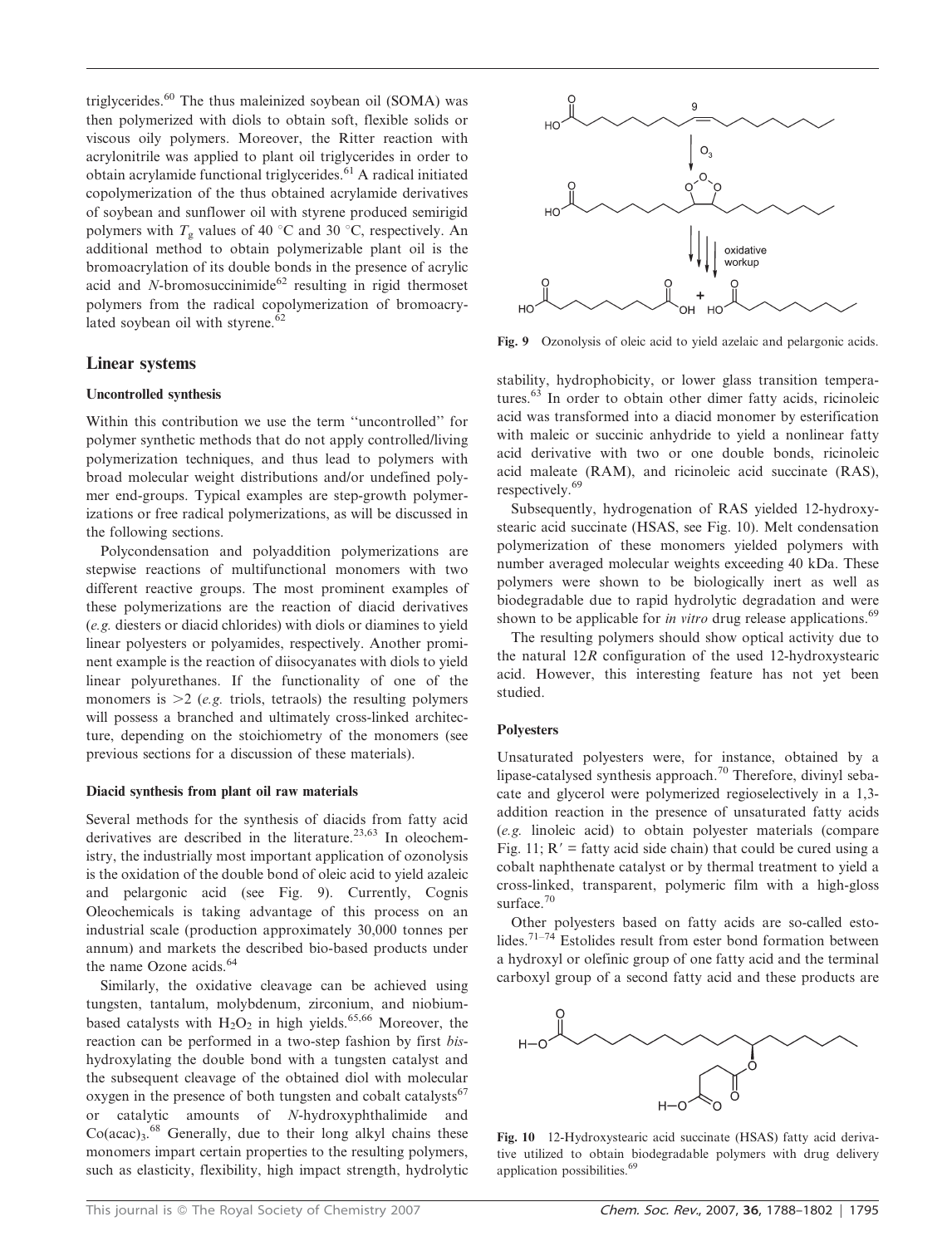

Fig. 11 Copolyesters obtained by enzymatic copolymerization of divinyl sebacate and glycerol in the presence of unsaturated fatty acids.70

commonly found in trace amounts in several oil seed plants, but can also be synthesized.<sup>71,72</sup> As an example, estolides prepared from oleic acid are shown in Fig. 12.

These and other estolides are biodegradable and frequently discussed to be applicable as lubricants or in cosmetic products.

#### Polyamides

Polyamide synthesis from plant oils already found industrial application in the preparation of Nylon-11, since the necessary monomer, 11-amino-undecanioc acid, can be obtained from castor oil (note: 10-undecenoic acid and heptaldehyde can by obtained by pyrolysis of castor oil)<sup>75,76</sup> by further chemical modification of 10-undecenoic acid. Moreover, soy oil based dimer-acids were used as co-monomers in the preparation of co-polyamides with different  $\alpha$ -amino acids.<sup>77</sup> It should be noted here that a minor extent of cross-linking was expected from these systems in the case of trifunctional amino acids and due to the presence of small amounts ( $\sim$ 1%) of trimer acids in the soy oil derived dimer acids. However, as argued by the authors, the most likely architecture of their polymers was linear.<sup>77</sup> The introduction of the amino acids into the polymers did not enhance the biodegradation ability but did improve the swelling properties of the co-polyamides in water at a relative high pH and temperature. Moreover, the co-polyamide with L-tyrosine as co-monomer was discussed as easily de-inkeable copy toner revealing that images of these soy-based toners were similar to those of commercially available toners.<sup>78</sup>

#### Acrylate and methacrylate derivatives

Other monomers based on fatty alcohol acrylates or methacrylates are well known in industry and are applied as low  $T_{\text{g}}$ monomers in copolymers of various kinds. However, even though these monomers are well known they have been little studied. A Scifinder<sup>TM</sup> search performed by registry number for these monomers in January 2007 revealed that surprisingly little scientific literature is available for all alcohol acrylates or methacrylates. Therefore, a detailed study of the polymerization kinetics and (co)-polymerization behavior of these monomers as well as the properties of the resulting polymers



Fig. 13 Acrylated epoxidized methyl oleate (AMO) used in emulsion polymerizations.80

is a prerequisite to close this knowledge gap and to open new avenues for materials with potential applications.

Moreover, several new monomers from plant oils were prepared and polymerized recently. Homo- and co-polymers of bromoacrylated methyl oleate (BAMO) polymers were prepared by thermal as well as photoinitiated free radical polymerization to obtain polymers with number averaged molecular weights  $(M_n)$  from 20 to 35 kDa.<sup>79</sup> The determination of the reactivity ratios of BAMO with styrene by the Fineman–Ross as well as Kelen–Tudos methods using <sup>1</sup>H-NMR spectroscopic data ( $r_{\text{sty}} = 0.891$  (Fineman–Ross), 0.859 (Kelen–Tudos method) and  $r_{\text{BAMO}} = 0.671$  (Fineman– Ross method), 0.524 (Kelen–Tudos) indicated, for instance, that styrene polymerized approximately twice as fast as BAMO.<sup>79</sup> Similar monomers, such as acrylated methyl oleate (AMO) as well as methyl oleate acrylamide (MOA), were obtained by acrylation of epoxidized methyl oleate (compare Fig.  $13^{80}$  or the Ritter reaction of methyl oleate and acrylonitrile in the presence of  $SnCl<sub>4</sub>, <sup>61,81</sup>$  respectively.

The sodium salt of MOA, sodium acrylamidostearate (NaAAS), was used as co-monomer resulting in polymeric surfactants with polyelectrolyte behavior which were more surface active than the precursor  $(NaAAS)$ .<sup>82</sup> AMO, on the other hand, was polymerized by free radical polymerization in emulsion and polymers with high molecular weights (up to  $10^6$  g mol<sup>-1</sup>) and high latex solids content were obtained. It was also observed, that high conversion of the AMO led to branched macromolecules due to chain transfer to polymer side-reactions.<sup>80</sup> Similarly, long chain fatty acids have been modified with glycidyl methacrylate and the resulting monomers (see Fig. 14) were discussed as replacements for styrene in vinyl ester resins.<sup>83</sup>

Unfortunately, no data was provided on the polymerization behavior of these monomers applying conventional free radical polymerization to yield linear polymers. Lauryl methacrylate



Fig. 14 Methacrylated stearic acid monoglyceride monomer.<sup>83</sup>



Fig. 12 Estolides obtained from oleic acid under acidic conditions.<sup>71</sup>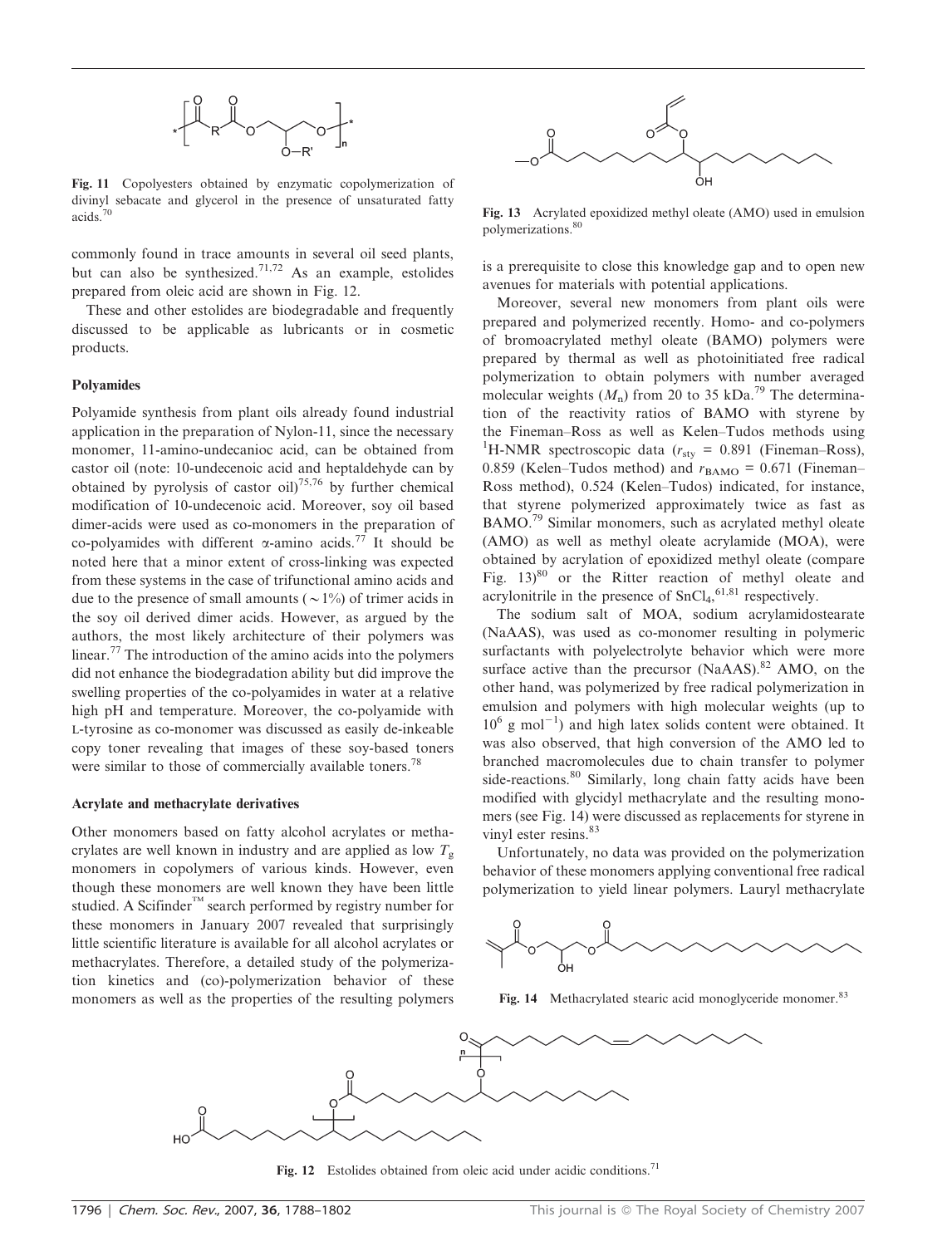

Fig. 15 Scanning electron microscope photographs of PS/poly(lauryl methacrylate) (PLMA) composite particles produced by seeded dispersion polymerization in the presence of dodecane at various weight ratios of methanol/water media: a 80/20; b 82/18; c 84/16; d 86/14; e 88/12; f 90/10. (Reprinted with kind permission from Springer Science and Business Media from Ref. 84.)

(LMA) was recently applied in the preparation of composite particles by seeded dispersion polymerization with spherical poly(styrene) seed particles.84 Interestingly, the morphology of the resulting composite particles obtained in the presence of dodecane (a good solvent for LMA) could be tuned by the water/methanol ratio of the emulsion polymerizations. Fig. 15 displays the obtained particle morphologies, changing from golf ball like to spherical, depending on the methanol/water ratio used.<sup>84</sup> A similar change in particle morphology could be obtained by changing the oil droplets from hexane (via octane, decane, dodecane, and tetradecane) to hexadecane and these investigations might contribute to the understanding of the formation mechanism of disc-like particles as argued by the autors.<sup>84</sup> Moreover, fatty-acid hydroperoxides were applied as initiators for the mini-emulsion polymerization of acrylates revealing that the chemical composition of the hybrid latexes can be varied ranging from an alkyd fraction of 25% to an alkyd fraction of 75%. Particles without intraparticle heterogeneity were obtained and, compared to a blend system, the alkydacrylic hybrid latexes revealed faster drying, increased hardness and resulted in clear films over a wider composition range.85,86

Moreover, oleic acid was applied as end-capper for the onepot synthesis of oleic acid end-capped temperature-sensitive amphiphilic random poly(N-isopropylacrylamide-co-N,N-dimethylacrylamide) introducing also interesting pHsensitivity to the obtained polymer making it a potential candidate for controlled release applications.<sup>8</sup>

## Other approaches (ADMET, olefin polymerization, ring opening polymerization)

Another promising approach to obtain high molecular weight polymers from plant oils renewable resources is the application of acyclic diene metathesis (ADMET) polymerization as has already been shown in the literature.<sup>88,89</sup> Metathesis in general is a successful approach to derivatise the double bonds present in unsaturated fatty acid derivatives in order to obtain new polymerizable monomers.<sup>90</sup> It has been shown that the metathetical ethenolysis of the main fatty acid esters from meadowfoam oil yields a variety of polymerizable compounds (Fig. 16). $90$  For more detailed information about the possibilities of self- and cross-metathesis with heterogeneous as well as homogeneous catalyst systems in oleochemistry, the reader is referred to a recent review article.<sup>91</sup>

The obtained terminally unsaturated  $C_6$  methyl ester could be used for the preparation of the corresponding epoxide as well as several dicarboxylic acid derivatives.<sup>90</sup> All obtained monomers were polymerized by a variety of different techniques, including insertion-type copolymerization of terminal olefins with ethylene ( $M_{\rm w} \sim 85$  kDa;  $T_{\rm g} \sim -50$  °C; amorphous), ring-opening polymerization of 5-epoxy hexanoic acid ( $M_{\rm w}$  > 200 kDa) and polycondensation of the dicabroxylic acid derivatives with diols ( $M_{\rm w}$  = 18–20 kDa;  $T_{\rm m}$  > 50 °C).<sup>90</sup> Additionally, ADMET polymerizations of fatty acid



Fig. 16 Metathesis of the main fatty acid esters from meadowfoam  $\overline{\text{oil}}^{90}$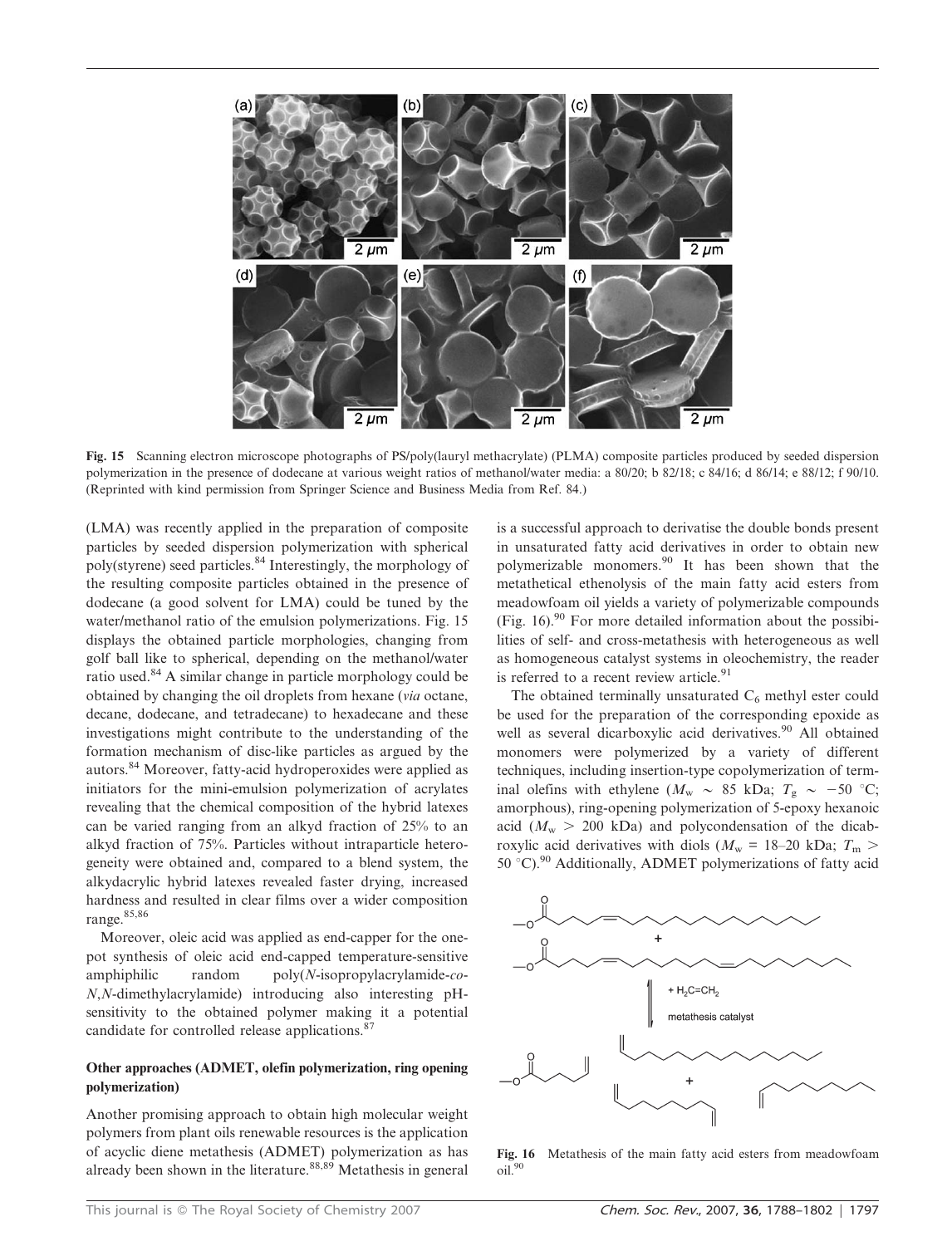derived  $\alpha$ , $\omega$ -alkylene dialkenoates were performed to obtain products with molecular weights up to  $100$  kDa (Fig. 17).<sup>88</sup>

Interestingly, in 2005 Materia Inc. and Cargill announced a partnership to develop processes for converting biobased oils to industrial chemicals, feedstocks and consumer products.<sup>92</sup> According to information from Materia Inc., significant progress has been made in the ethenolysis process of fatty acid derivatives due to the development of more efficient metathesis catalysts boosting turnover numbers (TON) of soybased biodiesel to 200,000 recently.<sup>93</sup>

## Controlled synthesis

The control of polymer architecture, molecular weight, endgroup and other parameters with the aim of generating defined chemical, physical and biological properties of the studied materials is of major interest in current polymer science. Living anionic polymerization, discovered by Michael Szwarc,  $94$  was the first polymerization technique that allowed the above mentioned precise synthesis of defined macromolecules. Today, a variety of living and controlled polymerization techniques are available,  $95-101$  which have in common the effort to diminish unwanted side reactions, such as irreversible chain transfer or chain termination. By definition, a living polymerization follows a chain growth mechanism with the absence of chain termination and chain transfer processes resulting in most cases in a constant number of growing chains, if the rate of chain initiation  $(k<sub>i</sub>)$  is fast compared to the rate of chain propagation  $(k_{\rm p})^{102}$  (generally, a ratio of  $k_{\rm i}/k_{\rm p}$  > 10 is required in order to obtain polymers with a narrow molecular weight distribution).<sup>103</sup>

To our surprise, very little is reported in the literature concerning living or controlled polymerization techniques of plant oil derived monomers. Up to now only a few examples of, atom transfer radical polymerization (ATRP), cationic ring opening polymerization (CROP), group transfer polymerization (GTP) as well as living anionic polymerization of plant oil derived monomers has been described in the literature. The anionic polymerization of lauryl methacrylate (LMA) at  $-40$  °C in THF in the presence of additives (e.g. dilithium salt of triethylene glycol, LiCl, or LiClO<sub>4</sub>) resulted in polymers with a narrow molecular weight distribution, when optimized conditions were applied (PDI  $< 1.10$ ).<sup>104</sup> Moreover, diblock copolymers of methyl methacrylate (MMA) and LMA with narrow molecular weight distribution could be synthesized by this technique by sequential addition of monomers. As a justification of these investigation it was mentioned that block copolymers containing inner PLMA soft segments ( $T_g$  =  $-65$  °C) and outer PMMA hard segments ( $T_g = 110$  °C) could show improved properties as a new class of thermoplastic elastomers.<sup>104</sup> Prior investigations of the living anionic polymerization of long chain methacrylates failed and resulted in broad polydispersity indices or low reaction rates, most



Fig. 17 Plant oil derived polyesters obtained by ADMET polymerization. 88

likely due a low solubility of these monomers in THF and toluene at  $-78$  °C.<sup>105,106</sup> Moreover, fatty alcohols are industrially applied for the synthesis of ethoxylated surfactants by the controlled anionic polymerization of ethylene oxide. The synthesis of PMMA–b-PLMA diblock copolymers using GTP was already described in 1987.<sup>107</sup> However, only low molecular weight polymers ( $M_n = 6500$  g mol<sup>-1</sup>) with a narrow molecular weight distribution (PDI = 1.14) were obtained. Later, GTP could be applied to prepare narrowly distributed random and diblock copolymers of MMA and LMA with molecular weights up to about 40 kDa (PDI = 1.15) in THF at room temperature.<sup>108</sup> Moreover, the co-polymerization of ethylene with unsaturated fatty acid methyl esters with chain length of  $C_6$ ,  $C_7$ ,  $C_{10}$ ,  $C_{11}$  and  $C_{14}$  using a cationic palladium catalyst was investigated.<sup>109</sup> The monomers were prepared by metathetical cleavage of plant oil derived fatty acids as discussed above. Branched functionalized polyolefins were thus obtained with molecular weights up to 85 kDa  $(M_w;$  PDI = 1.19). These polymers exhibited viscoelastic properties with  $T_g$  values of -65 to -55 °C. The most frequently reported controlled polymerization technique applying fatty acid derived monomers seems to be ATRP, whereas other controlled radical polymerization techniques, such as nitroxide mediated polymerization (NMP) or reversible addition– fragmentation chain transfer (RAFT) polymerization, to the best of our knowledge, have not yet been applied to such monomers. For instance, a study of a variety of ligands in the polymerization of LMA by ATRP revealed that  $N, N, N', N'',$ Pentamethyldiethylenetriamine (PMDETA) and N-(n-propyl)-2-pyridylmethanimine (PPMI) yielded moderate results with regards to the control over the polymerization, whereas bipyridyl based ligands could not adequately control the polymerization.<sup>110</sup> Moreover, controlled polymerization of higher alkyl methacrylates, e.g. LMA and stearyl methacrylate (SMA), has been successfully achieved by bulk ATRP at ambient temperature using CuCl/PMDETA/tricaprylylmethylammonium chloride (Aliquatw336) as the catalyst system and ethyl 2-bromoisobutyrate as the initiator.<sup>111</sup> However, improved control was achieved if THF was added to the system. The effectiveness of the studied catalyst system could be demonstrated by the synthesis of several narrowly distributed block copolymers (e.g. PSMA-b-P<sup>t</sup>BMA, PMMAb-PLMA–b-PMMA, and PnBMA–b-PMMA–b-PLMA– b-PMMA–b-PnBMA) at 35 °C (see Fig. 18 for an example).<sup>111</sup> Furthermore, the ATRP of LMA in different solvents with ethyl-2-bromobutyrate as initiator and CuCl/PMDETA as the catalysts has been investigated.<sup>112</sup> The rate of polymerization followed first order kinetics with respect to the monomer and was faster in N,N-dimethylformamide than in other solvents (acetonitrile, anisole, benzene, or toluene). In addition, the molecular weight distributions in anisole and acetonitrile were a little narrower than those obtained when the polymerization was performed in the other investigated solvents.<sup>112</sup> Moreover, reverse ATRP of SMA using 2,2'-azobisisobutyronitrile as the initiator was studied revealing a linear molecular weight increase with conversion, rather narrow molecular weight distributions and first-order kinetics with respect to the monomer.<sup>113</sup> Molecular weights up to 150 kDa (PDI = 1.36) could be achieved with this technique.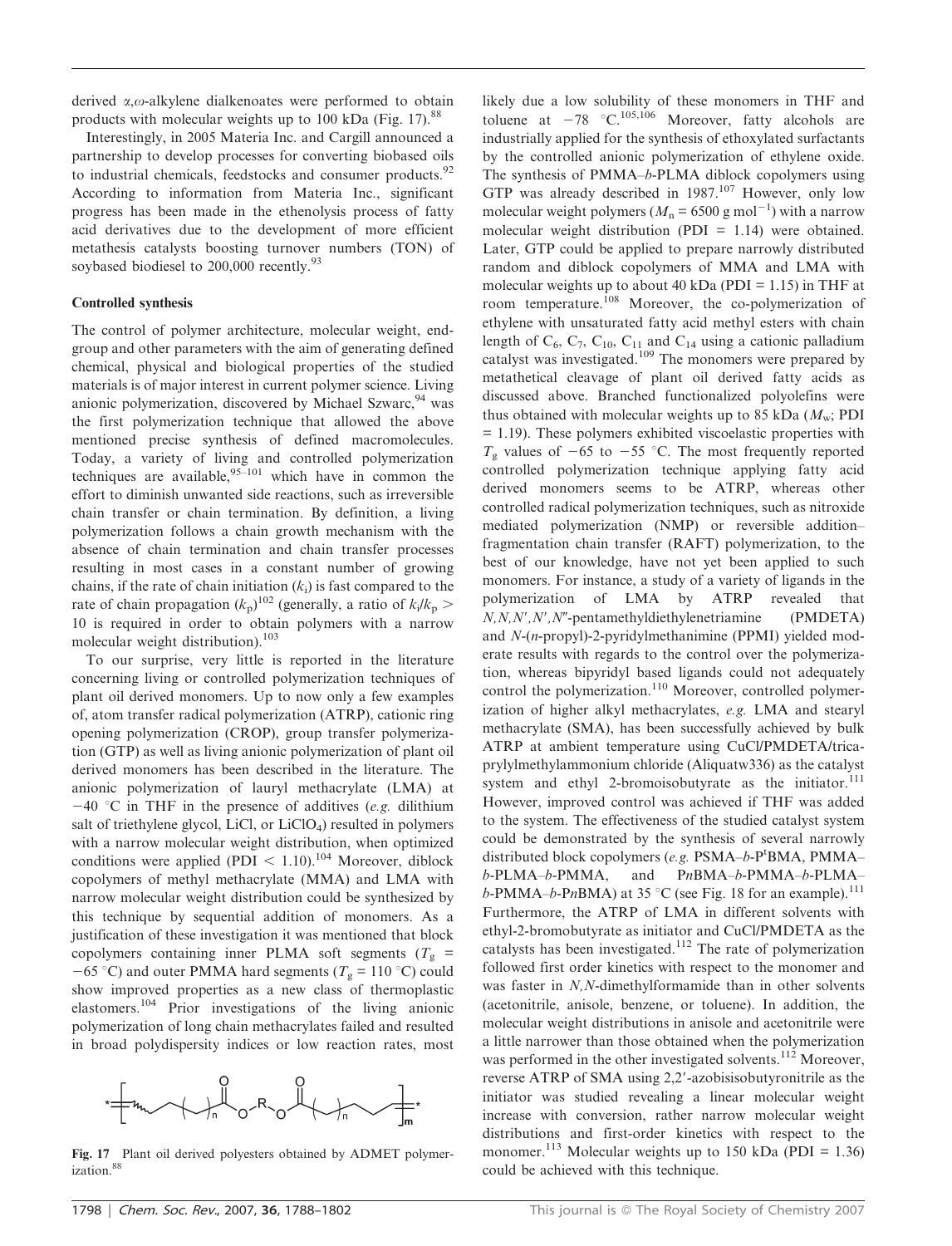

Fig. 18 Size exclusion chromatography traces of a poly(stearyl methacylate)–Cl macroinitiator and the resulting poly(stearyl methacylate)–b-poly(tert-butyl methacylate) diblock copolymer. (Reprinted with permission from Ref. 111, Copyright (2006), Elsevier.)

Last but not least the cationic ring-opening polymerization (CROP) of a soy-based 2-oxazoline monomer (SoyOx) was performed in a living fashion under microwave irradiation.<sup>114</sup> The living CROP of bulk SoyOx reached full conversion within eight minutes and the double bonds of the fatty acids side chains were unaffected by the applied polymerization procedure. It could be demonstrated that the unsaturated side chains can be cross-linked and that block copolymers of this monomer can be used to prepare core cross-linked micelles that show unusual morphological features, such as a change from spherical to rice grain like morphology, when changing the solvent from water to acetone.<sup>115</sup> Summarizing the controlled and living polymerizations studied so far with plant oil derived monomers, it can be concluded that very little is known about either their polymerization behavior or their block copolymer properties. Basically only lauryl methacrylate (LMA) and stearyl methacrylate (SMA) have been studied and all other chain lengths have been neglected; only one example of a polymer with narrow polydispersity index bearing a natural fatty acid distribution has been described in detail. However, not only will these materials come into focus when fossil oil reserves are depleted, but they bear manifold possibilities for detailed studies of structure–property relationships of the obtained tailor made (co)-polymers.

# Contribution of plant oil renewable resources to a sustainable development

Agenda 21 calls for ''criteria and methodologies for the assessment of environmental impacts and resource requirements throughout the full life cycle of products and processes'' (Chapter 4.20), and in numerous chapters it discusses the aims and measures necessary for chemistry to make significant contributions. These aims and measures have to be considered for an assessment of chemical processes and products with regards to their contribution to a sustainable development. Generally, the contribution of a specific product to a sustainable development can be considered as manifold:

— The stress on the environment and consequently on the population by chemical production and its emissions as well as the chemical substances that are emitted into the environment for useful purposes that also have negative side effects.<sup>116</sup>

— The more efficient exploitation of the resources in order to create conditions so that in 2050 nine billion people can live in human dignity on earth.

# Glycerol

Glycerol, as a by-product of biodiesel production, is an important factor when considering the sustainability of plant oil derived chemicals. Biodiesel production in the EU added up to 3.2  $\times$  10<sup>6</sup> tonnes in 2005, showing a steady increase.<sup>117</sup> The production of fatty acids and esters (biodiesel) from triglycerides gives about 10 wt% of glycerol. Therefore, glycerol is currently discussed as a platform chemical of a future biobased chemical industry.<sup>118</sup> The production of propylene glycol from glycerol was recently announced by Dow, who call the new product propylene glycol renewable.<sup>119</sup> Moreover, Huntsman Corp. is exploring similar options and Cargill–Ashland and Archer Daniels Midland are planning to produce propylene glycol from glycerol.<sup>119</sup> Cargill–Ashland is starting this business-line with a 65,000 tonnes per annum plant in Europe.<sup>120</sup> Moreover, Dow and Solvay have decided to build plants for the production of epichlorohydrin from glycerol rather than from allyl chloride.<sup>119</sup> Furthermore, 1,3-propanediol can be produced from glycerol using biotechnological methods.121 As is commonly known, propylene glycol as well as 1,3-propanediol and epichlorohydrin are important industrial monomers that up to now are petrochemical raw materials. Therefore, the described approaches can provide a straightforward contribution to a sustainable development.

## Approaches to the assessment of the sustainability of chemical processes

The process parameters of established processes are (at least internally in companies) known and can be used for the quantification of the use of resources, gross energy requirements (GER), waste, emissions, and related costs per product unit. A number of metrics have been developed which are used for such evaluations in the chemical industry.122–125 Further criteria such as waste, investments, expected profit, and social acceptance need to be included to enable a sound decision.

The GER is accessible for a number of processes carried out at the moment to produce important organic base chemicals and intermediates: $1,126$  for example, it is approximately 40 GJ per tonne for acetaldehyde, 80 GJ per tonne for adipic acid, and 104 GJ per tonne for propylene oxide; vegetable oils such as rape seed oil and linseed oil require a GER of approximately 20 GJ per tonne.<sup>127</sup> The difference in the resource consumption depending on the source is so significant that it can be assumed that products based on vegetable oils could clearly be more environmentally benign than petrochemical products. Significantly different values for the GER are also evident in important bulk plastics. For example, the GER for epoxy resin is 107 GJ per tonne, which is almost twice as high as it is for alkyd resins at 64 GJ per tonne due to the fact that the latter contains a portion of renewable raw material, i.e.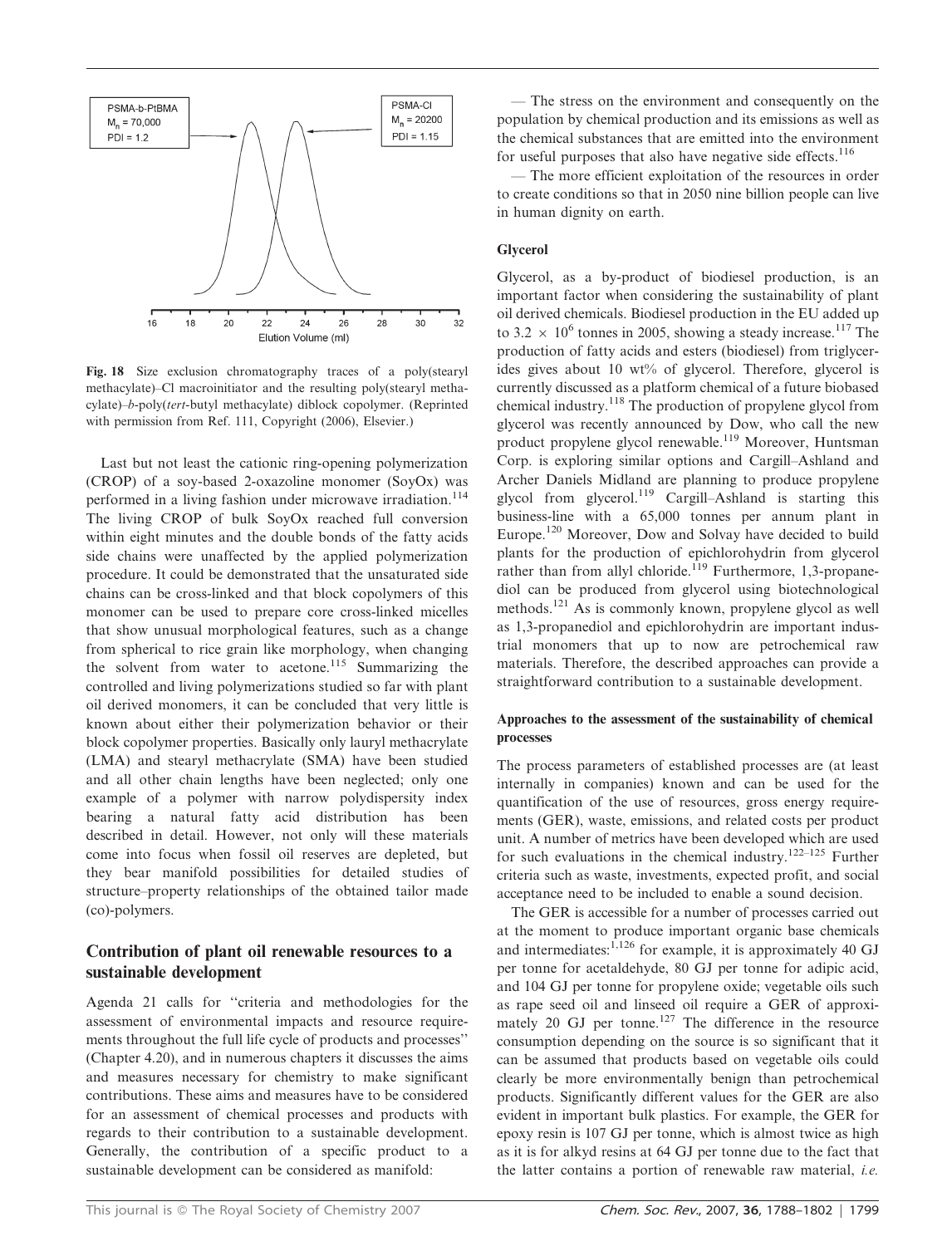plant oil.<sup>128</sup> These examples show that the GER, in relation to the process energy and the chemical energy accumulated in the product, is a useful measure for the assessment of bulk products.

## Life-cycle assessment (LCA)

A life-cycle assessment<sup>129</sup> of a product is drawn from the ''cradle to the grave'', that is, from the extraction of raw materials to waste disposal or recycling. A life-cycle assessment consists of a goal and scope definition, inventory analysis, impact assessment, and interpretation. These proceedings are described in the ISO EN DIN  $14040-43^{130}$  and life-cycle assessments were thus set up for bulk plastics.<sup>131</sup> Patel et al. recently reviewed LCAs of bio-based polymers and natural fibres.<sup>132</sup> A comparison of energy and greenhouse gas savings by bio-based polymers relative to their petrochemical counterparts revealed, with two exceptions, important advantages for the renewables for the 12 considered examples. Moreover, leading surfactant and detergent producers compared the production of fat alcohol sulfate on the basis of renewable raw materials with the petrochemical production in a life-cycle assessment.<sup>133</sup> It was stated that resource and energy consumption as well as emissions for the surfactant based on palm oil were clearly more favourable than for the one being produced from fossil feedstock. The LCAs of various plant oils are available for soy bean oil,<sup>134</sup> palm oil,<sup>135</sup> and used vegetable oils<sup>136</sup> and comparative LCAs were performed on coolants based on native fat ester.<sup>137</sup> Moreover, the comparison of UV-curable coatings, with linseed oil epoxide as a binder, to a binder produced on a petrochemical basis was shown to have clear advantages for the renewable raw material linseed oil.127,132 The gross energy requirements as well as the  $CO<sub>2</sub>$  and  $NO<sub>x</sub>$  emissions were shown to be almost one order of magnitude smaller when linseed oil epoxide was used. It is worth noting that the production of the petrochemically derived binder, propylene oxide, contributes more than half of the environmental impact. More than 4 million tonnes per annum of propylene oxide are produced globally, being used mostly for the production of polyetherpolyoles (approx. 80%) for polyurethanes and of propylene glycol (20%) for polyesters.<sup>138</sup> Also this example clearly demonstrates that the substitution of products derived from propylene oxide byproducts derived from fats and oils will have an important contribution to a sustainable development.

# Summary and outlook

Plant oils as well as fatty acid derivatives have been used in polymer science for a long period of time. These renewable resources have proved to be a useful basis for the synthesis of a variety of monomers as well as linear and cross-linked polymers of different types (e.g. polyolefns, polyesters, polyethers, polyamides, epoxy and polyurethane resins, and others). Within this contribution we discussed their use for the synthesis of cross-linked as well as linear polymers. The material properties as well as molecular characteristics of the obtained polymers were discussed and compared showing that the application possibilities of these raw materials are manifold. Moreover, knowledge gaps were identified and possible further developments discussed. In our opinion, especially the study of well defined polymers for specialty applications, obtained by controlled/living polymerization techniques, will improve the application possibilities as well as the scientific knowledge of fatty acid based monomers and polymers. Finally, sustainability contemplations revealed advantages for renewable raw materials by considering gross energy requirements as well as life-cycle assessments.

In summary, the discussed, recent developments highlighted within this contribution clearly show that there is still a large potential for interesting new monomers, polymeric materials as well as model systems in all described areas of research.

## Acknowledgements

The authors thank the German Federal Ministry of Food, Agriculture and Consumer Protection, the Fachagentur Nachwachsende Rohstoffe, the Dutch Polymer Institute, NWO, and the Fonds der Chemischen Industrie for financial support.

## References

- 1 M. Eissen, J. O. Metzger, E. Schmidt and U. Schneidewind, Angew. Chem., Int. Ed., 2002, 41, 414–436.
- 2 Report of the United Nations Conference on Environment and Development, Rio de Janeiro, 1992; http://www.un.org/esa/ sustdev.
- 3 G. W. Huber, S. Iborra and A. Corma, Chem. Rev., 2006, 106, 4044–4098.
- 4 G. A. Olah, A. Goeppert and G. K. S. Prakash, Beyond Oil and Gas: The Methanol Economy, WILEY-VCH Verlag GmbH & Co. KGaA, Weinheim, 2006, see also: J. O. Metzger, Angew. Chem., Int. Ed., 2006, 45, 5045–5047.
- 5 German Federal Ministry of Food, Agriculture and Consumer Protection, Agency of Renewable Resources, http://www.fnr.de.
- 6 G. Heisterberg-Moutsis, R. Heinz, T. F. Wolf, D. J. Harper, D. James, R. P. Mazzur and V. Kettler, 'Floor Coverings', in Ullmann's encyclopedia of industrial chemistry, Online Edn., WILEY-VCH Verlag GmbH & Co. KGaA, Weinheim, Germany.
- 7 RÖMPP Online, Georg Thieme Verlag KG, Thieme Chemistry, Stuttgart, Germany.
- 8 The Lipid Handbook, ed. F. D. Gunstone, Taylor & Francis Ltd, United Kingdom, 2004.
- 9 J. O. Metzger and U. Bornscheuer, Appl. Microbiol. Biotechnol., 2006, 71, 13–22.
- 10 F. S. Günera, Y. Yagči and A. T. Erciyes, *Prog. Polym. Sci.*, 2006, 31, 633–670.
- 11 C. M. Byrne, S. D. Allen, E. B. Lobkovsky and G. W. Coates, J. Am. Chem. Soc., 2004, 126, 11404–11405.
- 12 J. Mallégol, J. Lemaire and J.-L. Gardette, Prog. Org. Coat., 2000, 39, 107–113.
- 13 J. Mallégol, J.-L. Gardette and J. Lemaire, J. Am. Oil Chem. Soc., 1999, 76, 967–976.
- 14 J. Mallégol, J.-L. Gardette and J. Lemaire, J. Am. Oil Chem. Soc., 2000, 77, 249–255.
- 15 J. Mallégol, J.-L. Gardette and J. Lemaire, *J. Am. Oil Chem. Soc.*, 2000, 77, 257–263.
- 16 S. Asadauskas and S. Z. Erhan, J. Am. Oil Chem. Soc., 2001, 78, 1029–1035.
- 17 E. N. Frankel, Prog. Lipid Res., 1980, 19, 1–22.
- 18 F. Li and R. C. Larock, J. Appl. Polym. Sci., 2001, 80, 658–670.
- 19 F. Li and R. C. Larock, Polym. Adv. Technol., 2002, 13, 436–449.
- 20 Z. Liu, B. K. Sharma and S. Z. Erhan, Biomacromolecules, 2007, 8, 233–239.
- 21 J. W. Gooch, Lead-Based Paint Handbook, Kluwer Academic Publishers, New York, Boston, Dordrecht, London, Moscow, 2002.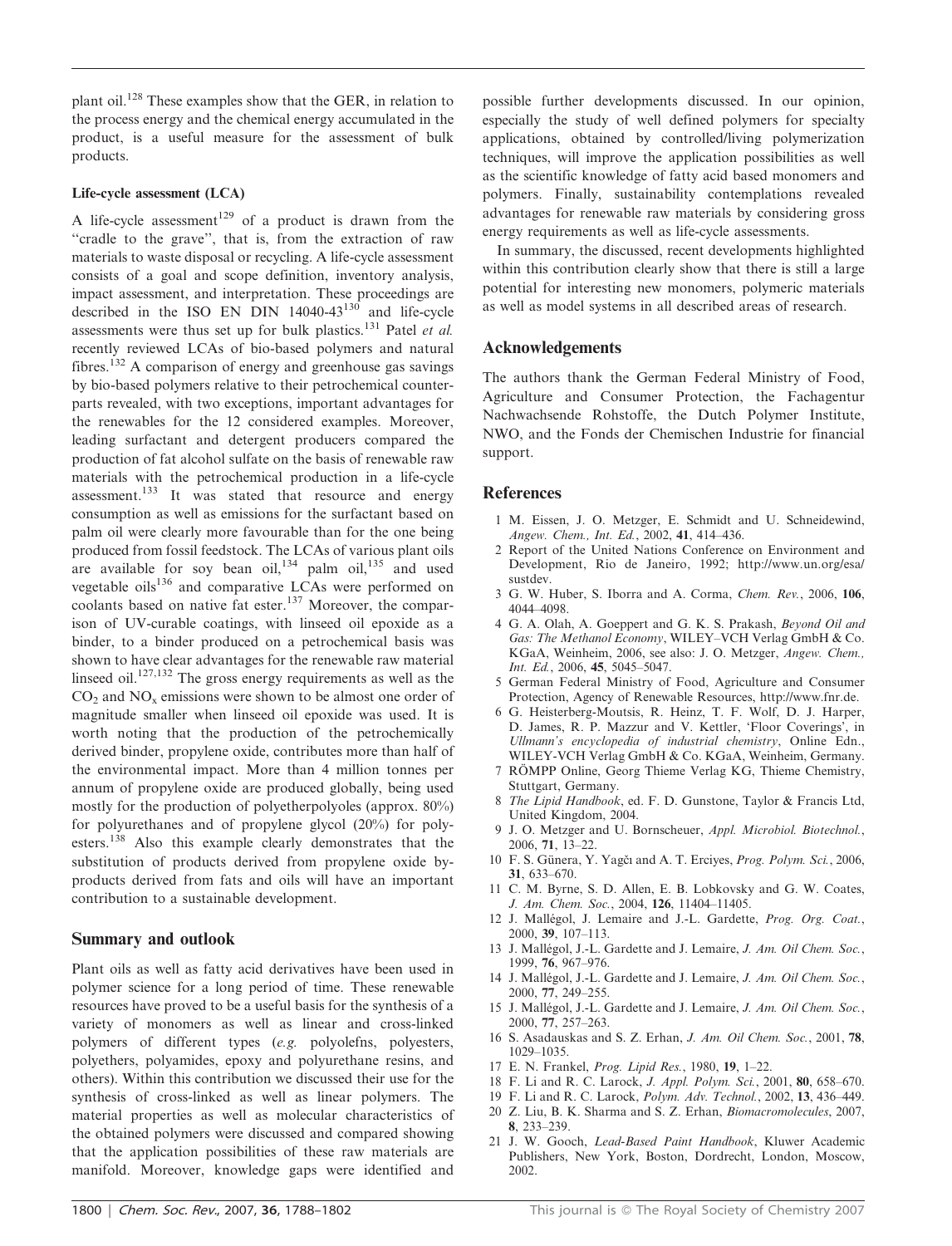- 22 J. van Haveren, E. A. Oostveen, F. Micciche and J. G. J. Weijnen, Eur. Coat. J., 2005, 1–2, 16–19.
- 23 U. Biermann, W. Friedt, S. Lang, W. Lühs, G. Machmüller, J. O. Metzger, M. Rüsch gen Klaas, H. J. Schäfer and M. P. Schneider, Angew. Chem., Int. Ed., 2000, 39, 2206–2224.
- 24 Z. S. Petrovic, A. Zlatanic and C. C. Lava, Eur. J. Lipid Sci. Technol., 2002, 104, 293–299.
- 25 J. La Scala and R. P. Wool, J. Am. Oil Chem. Soc., 2002, 79, 373–378.
- 26 G. Du, A. Tekin, E. G. Hammond and L. Keith Wooa, J. Am. Oil Chem. Soc., 2004, 81, 477–480.
- 27 A. E. Gerbase, J. R. Gregório, M. Martinelli, M. C. Brasil and A. N. F. Mendes, J. Am. Oil Chem. Soc., 2002, 79, 179–181.
- 28 G. J. Piazza and T. A. Foglia, J. Am. Oil Chem. Soc., 2005, 82, 481–485.
- 29 C. Orellana-Coca, S. Camocho, D. Adlercreutz, B. Mattiasson and R. Hatti-Kaul, Eur. J. Lipid Sci. Technol., 2005, 107, 864–870.
- 30 T. Vlček and Z. S. Petrović, J. Am. Oil Chem. Soc., 2006, 83, 247–252.
- 31 M. Rüsch gen Klaas and S. Warwel, Ind. Crops Prod., 1999, 9, 125–132.
- 32 I. Hilker, D. Bothe, J. Prüss and H.-J. Warnecke, Chem. Eng. Sci., 2001, 56, 427–432.
- 33 J. Xu, Z. Liu, S. Z. Erhan and C. J. Carriere, J. Am. Oil Chem. Soc., 2002, **79**, 593-596.
- 34 J. Xu, Z. Liu, S. Z. Erhan and C. J. Carriere, J. Am. Oil Chem. Soc., 2004, **81**, 813-816.
- 35 R. Raghavachar, R. J. Letasi, P. V. Kola, Z. Chen and J. L. Massingill, J. Am. Oil Chem. Soc., 1999, 76, 511–516.
- 36 S.-J. Park, F.-L. Jin, J.-R. Lee and J.-S. Shin, Eur. Polym. J., 2005, 41, 231–237.
- 37 A. E. Gerbase, C. L. Petzhold and A. P. O. Costa, J. Am. Oil Chem. Soc., 2002, 79, 797–802.
- 38 J. V. Crivello and R. Narayan, Chem. Mater., 1992, 4, 692–699.
- 39 G. Lligadas, J. C. Ronda, M. Galià and V. Cádiz, J. Polym. Sci., Part A: Polym. Chem., 2006, 44, 6717-6727.
- 40 S.-J. Park, F.-L. Jin and J.-R. Lee, Macromol. Chem. Phys., 2004, 205, 2048–2054.
- 41 S.-J. Park, F.-L. Jin and J.-R. Lee, Macromol. Rapid Commun., 2004, 25, 724–727.
- 42 M. A. de Luca, M. Martinelli, M. M. Jacobi, P. L. Becker and M. F. Ferrão, J. Am. Oil Chem. Soc., 2006, 83, 147-151.
- 43 G. Teng and M. D. Soucek, J. Am. Oil Chem. Soc., 2000, 77, 381–387.
- 44 A. Overeem, G. J. H. Buisman, J. T. P. Derksen, F. P. Cuperus, L. Molhoek, W. Grisnich and C. Goemans, Ind. Crops Prod., 1999, 10, 157–165.
- 45 G. Lligadas, J. C. Ronda, M. Galià and V. Cádiz, J. Polym. Sci., Part A: Polym. Chem., 2006, 44, 5630-5644.
- 46 G. Lligadas, L. Callau, J. C. Ronda, M. Galià and V. Cádiz, J. Polym. Sci., Part A: Polym. Chem., 2005, 43, 6295–6307.
- 47 G. Lligadas, J. C. Ronda, M. Galià and V. Cádiz, Biomacromolecules, 2006, 12, 3521–3526.
- 48 H. Uyama, M. Kuwabara, T. Tsujimoto, M. Nakano, A. Usuki and S. Kobayashi, Chem. Mater., 2003, 15, 2492–2494.
- 49 A. Zlatanić, C. Lava, W. Zhang and Z. S. Petrović, J. Polym. Sci., Part B: Polym. Phys., 2003, 42, 809-819.
- 50 Chem. Eng. News, 2007, 85, pp. 20–21.
- 51 L. L. Monteavaro, E. O. da Silva, A. P. O. Costa, D. Samios, A. E. Gerbase and C. L. Petzhold, J. Am. Oil Chem. Soc., 2005, 82, 365–371.
- 52 G. Lligadas, J. C. Ronda, M. Galià, U. Biermann and J. O. Metzger, J. Polym. Sci., Part A: Polym. Chem., 2006, 44, 634–645.
- 53 G. Lligadas, J. C. Ronda, Marina Galià and V. Cádiz, Biomacromolecules, 2006, 7, 2420–2426.
- 54 K. M. Doll and S. Z. Erhan, J. Agric. Food Chem., 2005, 53, 9608–9614.
- 55 K. M. Doll and S. Z. Erhan, Green Chem., 2005, 7, 849–854.
- 56 B. Tamami, S. Sohn, G. L. Wilkes and G. L. B. Tamami, J. Appl. Polym. Sci., 2004, 92, 883–891.
- 57 S. N. Khot, J. J. Lascala, E. Can, S. S. Morye, G. I. Williams, G. R. Palmese, S. H. Kusefoglu and R. P. Wool, J. Polym. Sci., Part A: Polym. Chem., 2001, 82, 703-723.
- 58 H. Esen, S. Küsefoğlu and R. Wool, J. Appl. Polym. Sci., 2007, 103, 626–633.
- 59 H. Esen and S. H. Küsefoğlu, J. Appl. Polym. Sci., 2003, 89, 3882–3888.
- 60 T. Eren, S. H. Küsefoğlu and R. Wool, J. Appl. Polym. Sci., 2003, 90, 197–202.
- 61 T. Eren and S. H. Küsefoğlu, J. Appl. Polym. Sci., 2005, 97, 2264–2272.
- 62 T. Eren and S. H. Küsefoğlu, J. Appl. Polym. Sci., 2004, 91, 2700–2710.
- 63 K. Hill, Pure Appl. Chem., 2000, 72, 1255–1264.
- 64 http://www.cognis.com/CognisOleochemicals/what-we-offer/ ozone-acids/.
- 65 H. Noureddini and M. Kanabur, J. Am. Oil Chem. Soc., 1999, 76, 305–312.
- 66 E. Antonelli, R. D'Aloisio, M. Gambaro, T. Fiorani and C. Venturello, J. Org. Chem., 1998, 63, 7190–7206.
- 67 E. Santacesaria, A. Sorrentino, F. Rainone, M. Di Serio and F. Speranza, Ind. Eng. Chem. Res., 2000, 39, 2766–2771.
- M. A. Oakley, S. Woodward, K. Coupland, D. Parker and C. Temple-Heald, J. Mol. Catal. A: Chem., 1999, 150, 105–111.
- 69 D. Teomim, A. Nyska and A. J. Domb, J. Biomed. Mater. Res., 1999, 45, 258–267.
- 70 T. Tsujimoto, H. Uyama and S. Kobayashi, Macromol. Biosci., 2002, 2, 329–335.
- 71 S. C. Cermak and T. A. Isbell, J. Am. Oil Chem. Soc., 2001, 78, 557–565.
- 72 S. C. Cermak and T. A. Isbell, J. Am. Oil Chem. Soc., 2004, 81, 297–303.
- 73 M. Peláeza, C. Orellanaa, A. Marquésa, M. Busquetsb, A. Guerreroc and A. Manresa, J. Am. Oil Chem. Soc., 2003, 80, 859–866.
- 74 R. E. Harry-O kuru, T. A. Isbell and D. Weisleder, J. Am. Oil Chem. Soc., 2001, 78, 219–222.
- 75 H. Baumann, M. Bühler, H. Bochem, F. Hirsinger, H. Zoebelein and J. Falbe, Angew. Chem., Int. Ed. Engl., 1988, 27, 41-62.
- 76 H. Guobin, L. Zuyu, Y. Suling and Y. Rufeng, J. Am. Oil Chem. Soc., 1996, **73**, 1109-1112.
- 77 Y. Deng, X.-D. Fan and J. Waterhouse, J. Appl. Polym. Sci., 1999, 73, 1081–1088.
- 78 X.-D. Fan, Y. Deng, J. Waterhouse, P. Pfromm and W. W. Carr, J. Appl. Polym. Sci., 1999, 74, 1563–1570.
- 79 T. Eren and S. H. Küsefoğlu, J. Appl. Polym. Sci., 2004, 94, 2475–2488.
- 80 S. P. Bunker and R. P. Wool, J. Polym. Sci., Part A: Polym. Chem., 2002, 40, 451–458.
- 81 U. Biermann and J. O. Metzger, Fat Sci. Technol., 1990, 92, 133–134.
- 82 F. Li, Z. Zhang, S. E. Friberg and P. A. Aikens, J. Polym. Sci., Part A: Polym. Chem., 1999, 37, 2863-2872.
- 83 J. J. La Scala, J. M. Sands, J. A. Orlicki, E. J. Robinette and G. R. Palmese, Polymer, 2004, 45, 7729–7737.
- 84 M. Okubo, T. Fujibayashi and A. Terada, Colloid Polym. Sci., 2005, 283, 793–798.
- 85 E. M. S. Van Hamersveld, J. J. G. S. Van Es, A. L. German, F. P. Cuperus, P. Weissenborn and A.-C. Hellgren, Prog. Org. Coat., 1999, 35, 235-246.
- 86 E. M. S. Van Hamersveld, J. J. G. S. Van Es and F. P. Cuperus, Colloids Surf., A: Physicochemical and Engineering Aspects, 1999, 153, 285–296.
- 87 X.-M. Liu and L.-S. Wang, Biomaterials, 2004, 25, 1929–1936.
- 88 S. Warwel, F. Brüse, C. Demes, M. Kunz and M. Rüsch gen Klaas, Chemosphere, 2001, 43, 39–48.
- 89 Q. Tian and R. C. Larock, J. Am. Oil Chem. Soc., 2002, 79, 479–488.
- 90 S. Warwel, F. Brüse, C. Demes and M. Kunz, Ind. Crops Prod., 2004, 20, 301–309.
- 91 J. C. Mol, Top. Catal., 2004, 27, 97–104.
- 92 http://www.materia-inc.com/news.html.
- 93 R. Pederson and Y. Schrodi, Book of Abstracts, 98th AOCS Annual Meeting & Expo, Quebec, Canada, May 13–16, 2007, p. 99.
- 94 M. Szwarc, Nature, 1956, 178, 1168-1169.
- 95 K. Matyjaszewski and J. Xia, Chem. Rev., 2001, 101, 2921–2990.
- 96 M. Kamigaito, T. Ando and M. Sawamoto, Chem. Rev., 2001, 101, 3689–3745.